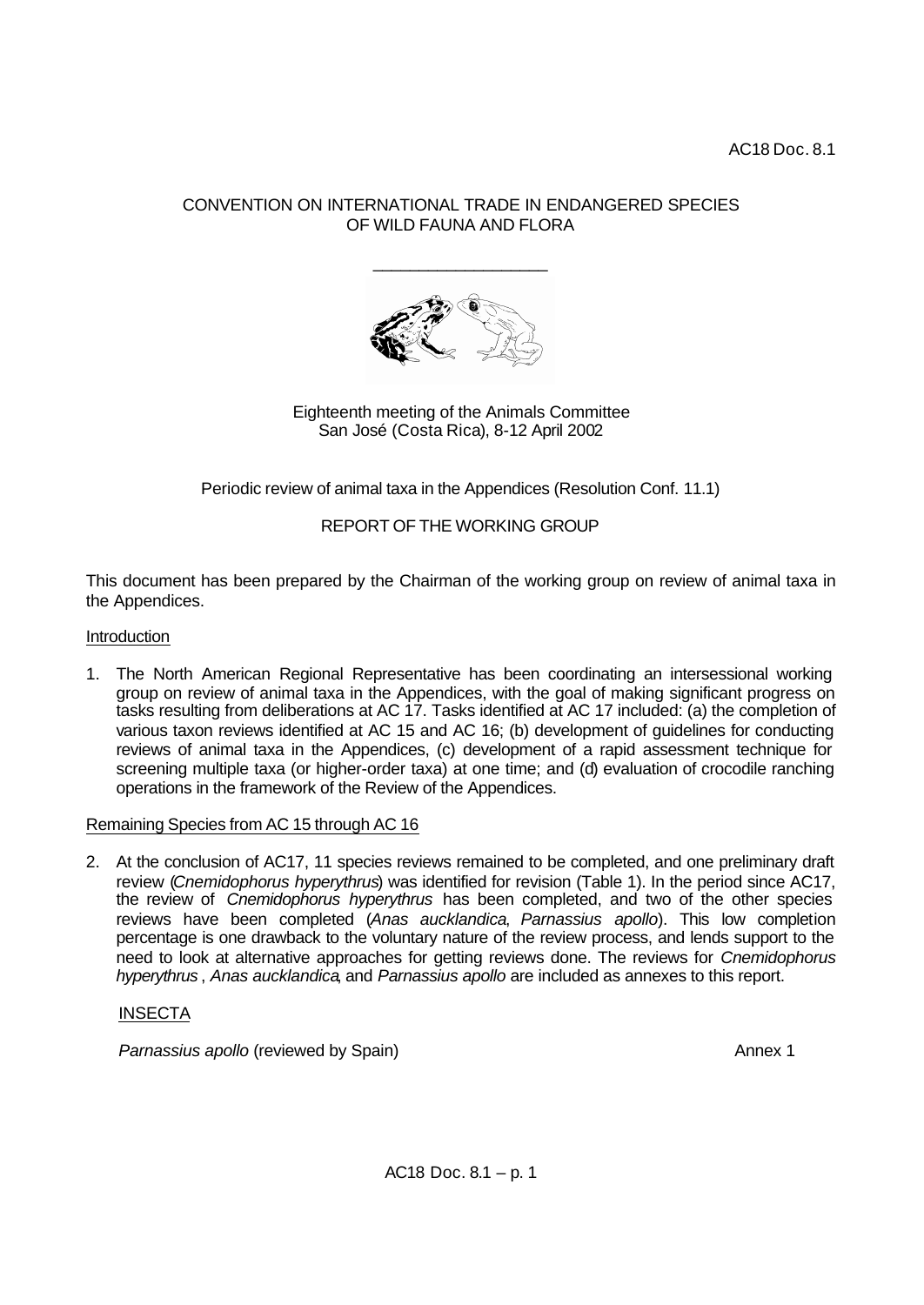# AVES

Anas *aucklandica* (reviewed by New Zealand) and the control of the Annex 2

## REPTILIA

## *Cnemidophorus hyperythrus* (reviewed by the United States of America) Annex 3

## Facilitating the Review Process

- 3. At AC17, the working group on the review of the Appendices discussed various ways for the review process to be facilitated. Dr. Javier Alvarez (from the U.S. Scientific Authority), volunteered to draft guidelines for conducting future reviews based on the discussions of the working group on the review of the Appendices at AC16 and AC17. The draft guidelines are included as Annex 4 to this document.
- 4. At AC17, the CITES Secretariat was requested to conduct a pilot project to develop, test, and evaluate a rapid-assessment technique for screening multiple taxa (or higher-level taxa) at one time to determine which should be the subject of more in-depth reviews. Since AC17, the Secretariat has contacted the principal nongovernmental organizations that conduct species assessments for other purposes, including IUCN, TRAFFIC and WCMC, to learn about the screening processes they have employed in previous reviews, to see if any of these processes could be adapted to the task at hand. The Secretariat also asked IUCN whether the Specialist Groups could be used to conduct reviews, so that a large number of reviews might be completed over the next 2-3 years. The Secretariat is awaiting IUCN's response and an estimate of costs that might be involved in such a project.
- 5. Once a final version of the guidelines are adopted by the Animals Committee, the United States of America has indicated its intention to request that the family Felidae be considered for review under the review of the Appendices. As a higher-taxon listing from early in the Convention's history, this family fulfills the draft guidelines in Annex 4. To start the review process, the United States of America has offered to conduct a review of its principal native cat species, the bobcat, *Lynx canadensis*, lynx, *Lynx lyn*x, and mountain lion, *Puma concolor*. The Cat Specialist Group might logically be enlisted to evaluate the CITES-listing status of the remaining cat species.

#### Review of Crocodile Breeding Operations

6. At AC17, the CITES Secretariat was requested to contact the IUCN Crocodile Specialist Group (CSG) regarding the possibility that CSG could compile an exhaustive list of crocodile ranching operations authorized under Resolution Conf. 11.16, and review those operations under the framew ork of the Review of the Appendices. Since AC17, the Secretariat has contacted CSG and requested that they conduct the review, which they have agreed to do. CSG may be able to provide a report, in the form of an Information Document or verbal report, at AC 18.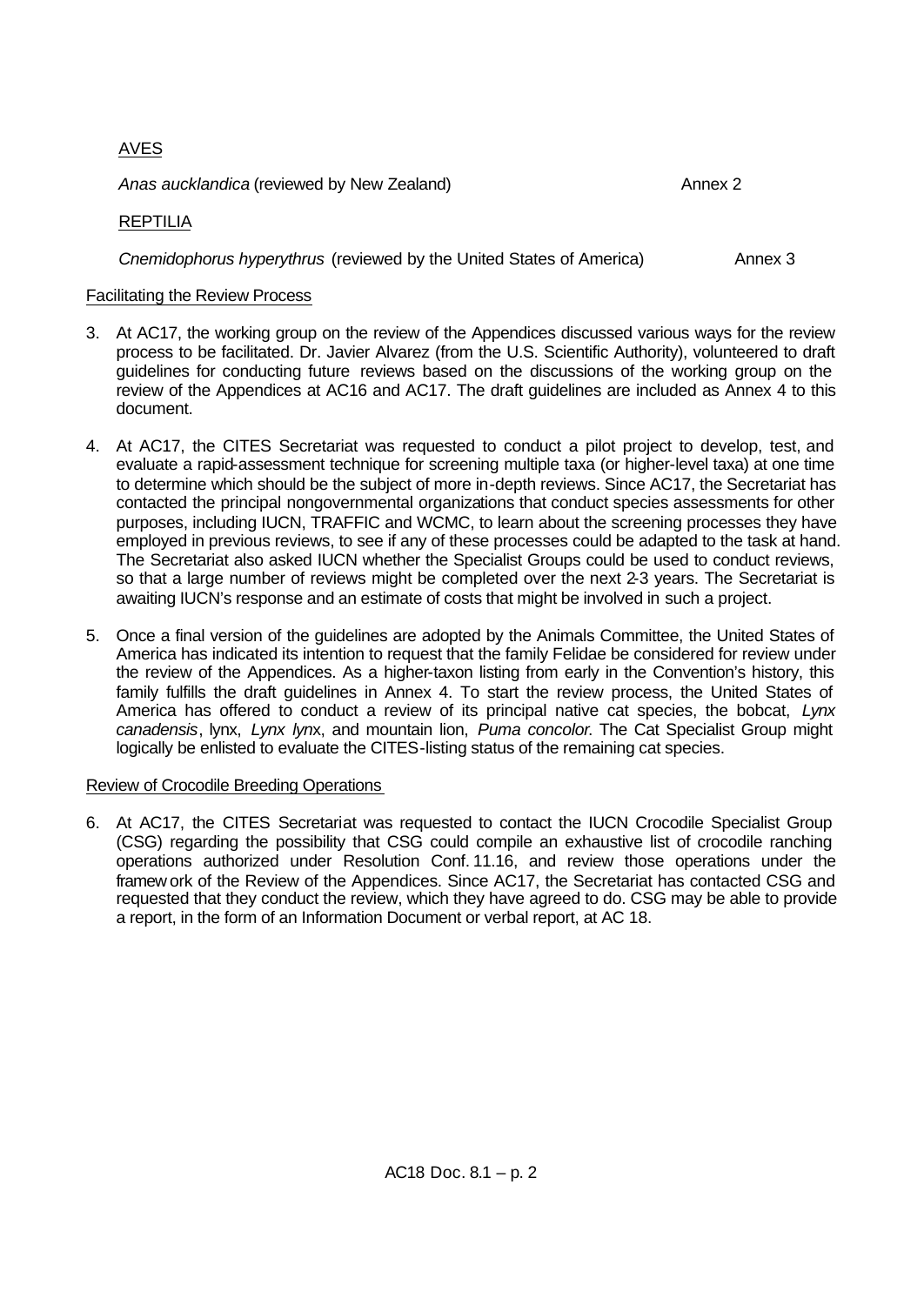| <b>Species</b>            | <b>Task identified at AC17</b>                                                                        | <b>Progress since AC17</b>                                                                                                                  |
|---------------------------|-------------------------------------------------------------------------------------------------------|---------------------------------------------------------------------------------------------------------------------------------------------|
|                           |                                                                                                       |                                                                                                                                             |
| Agapornis fischeri        | Tanzania indicated its intention to conduct this review<br>and, if possible, submit a report at AC18. | Tanzania has indicated that it will not be<br>able to submit a report for AC 18, but<br>will<br>attempt to submit a report at a later date. |
| Cephalophus sylvicultor   | Approach IUCN Specialist Group about doing review                                                     | No progress - coordinator did not have<br>time to make necessary contacts                                                                   |
| Caloenas nicobarica       | Approach NGO or regional Party about doing review                                                     | No progress - coordinator did not have<br>time to make necessary contacts                                                                   |
| Anas aucklandica          | Regional Representative from Oceania agreed to try to<br>undertake the review.                        | Review completed and submitted for AC 18                                                                                                    |
| Dermatemys mawii          | Mexico agreed to try to do review                                                                     | Mexico has undertaken this review, but<br>results will not be available for AC 18                                                           |
| Ambystoma mexicanum       | Mexico agreed to try to do review                                                                     | Mexico has undertaken this review, but<br>results will not be available for AC 18                                                           |
| Crocodilurus lacertinus   | Netherlands was requested to do review                                                                | Reviewer did not have time to complete this<br>review                                                                                       |
| Dyscophus antongilli      | Netherlands was requested to do review                                                                | Reviewer did not have time to complete this<br>review                                                                                       |
| <b>Bufo superciliarus</b> | Netherlands was requested to do review                                                                | Reviewer did not have time to complete this<br>review                                                                                       |
| Ornithoptera alexandrae   | Approach NGO and regional Party about doing review                                                    | No progress - coordinator did not have<br>time to make necessary contacts                                                                   |
| Parnassius apollo         | Scientific Authority of Spain agreed to do the review                                                 | SA of Spain indicated intention to have for<br>AC 18 review completed for AC 18                                                             |
| Cnemidophorus hyperythrus | USA to revise preliminary review                                                                      | Revised review submitted for AC 18                                                                                                          |

# **Table 1. Status of Species Reviews Identified at AC15 through AC17**

AC18 Doc. .<br>م –<br>به<br>و.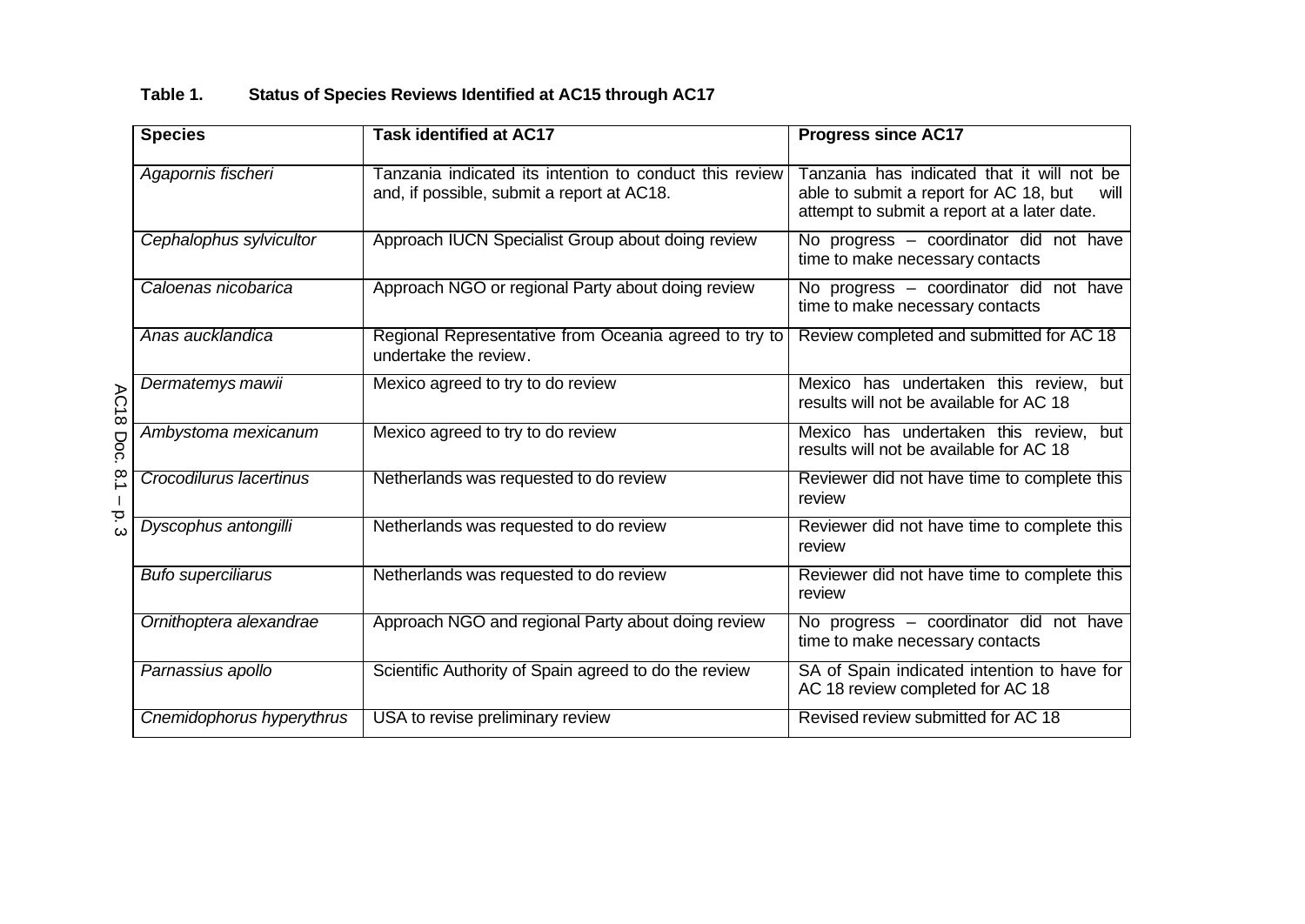AC18 Doc. 8.1 – p. 4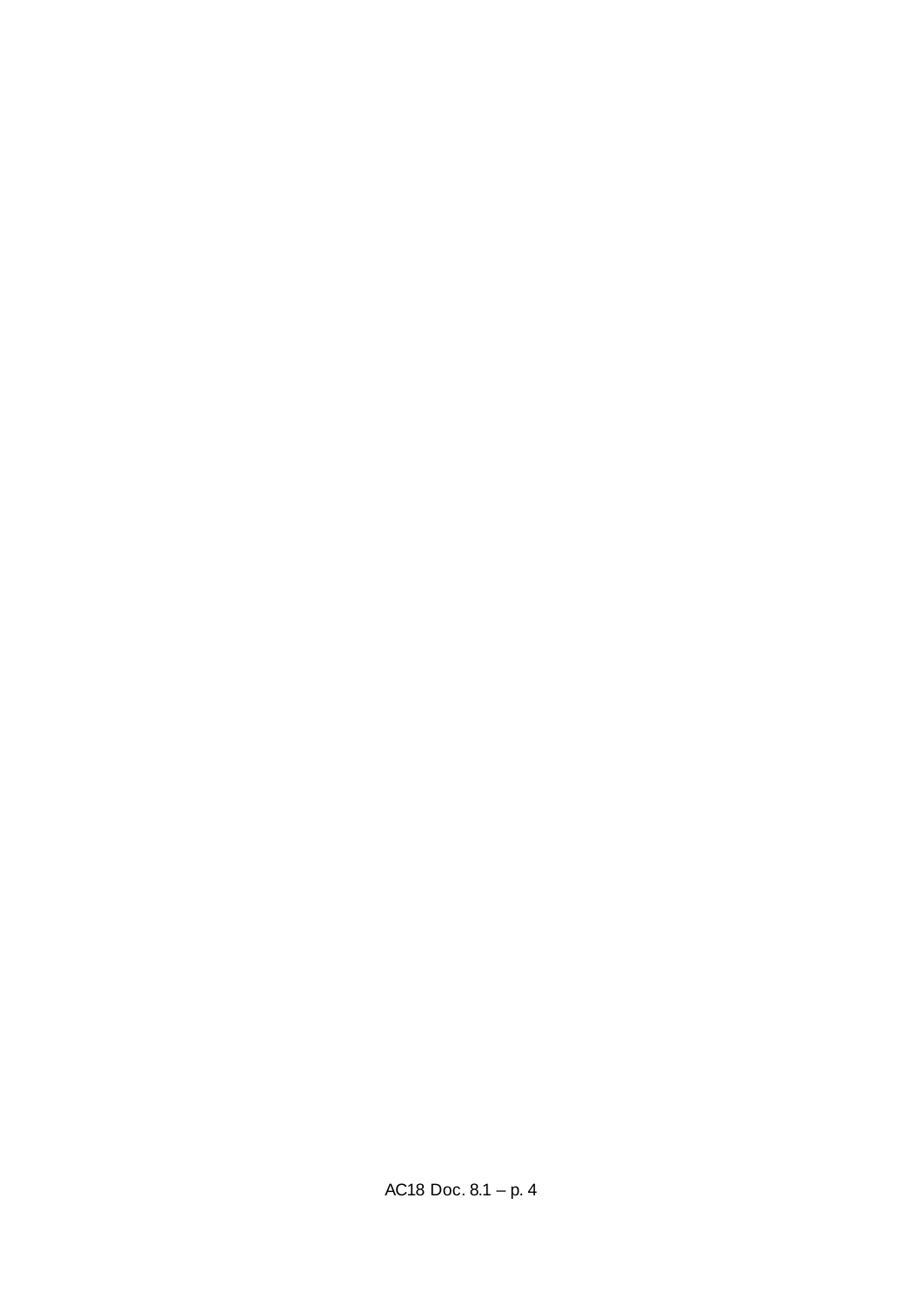Annex 1

## REVIEW OF *PARNASSIUS APOLLO* (LINNAEUS, 1758) UNDER THE "PERIODIC REVIEW OF ANIMAL TAXA IN THE APPENDICES [RESOLUTIO N CONF. 9.1. (REV)]"

## **INTRODUCTION**

At the 15th meeting of the Animals Committee, held in Antananarivo, Madagascar in July 1999, Spain undertook to carry out the review of *Parnassius apollo* as part of the "Periodic review of animal taxa in the Appendices (Res. Conf. 9.1. (Rev))".

In order to do so, Spain sent a questionnaire to the range States of this species, requesting information, as it related to their respective territories, on the following aspects:

- Current status of the populations
- Trends in the populations
- Preferences with regard to habitat
- Legislation protecting the species at the national level
- Legislation protecting the species at the international level
- National trade (legal and illegal)
- Existing management measures
- **Threats**
- Tracking programmes or research projects
- Captive breeding

Twenty countries responded to the questionnaire:

Austria, Bulgaria, China, Czech Republic, Germany, Greece, Hungary, Italy, Latvia, Liechtenstein, Netherlands, Poland, Slovakia, Slovenia, Spain, Sweden, Switzerland, the former Yugoslav Republic of Macedonia, Turkey and Yugoslavia.

Three of the countries, Hungary, Latvia and the Netherlands, reported that the species does not currently exist in their respective territories and Turkey reported only on its intention to carry out a study on the species. In consequence, for the purposes of the information supplied by the questionnaire there are 16 national responses to consider, and those are what is meant when this text subsequently refers to "all the countries which responded to the questionnaire".

As a source of general information, use was also made of the *Red Data Book of European Butterflies* (Van Swaay & Warren, 1999), published by the Council of Europe (referred to below as the *Red Data Book*). Within the area covered by this book, the range area of *Parnassius apollo* comprises 28 countries.

The data on trade were provided by the CITES Secretariat and UNEP-WCMC.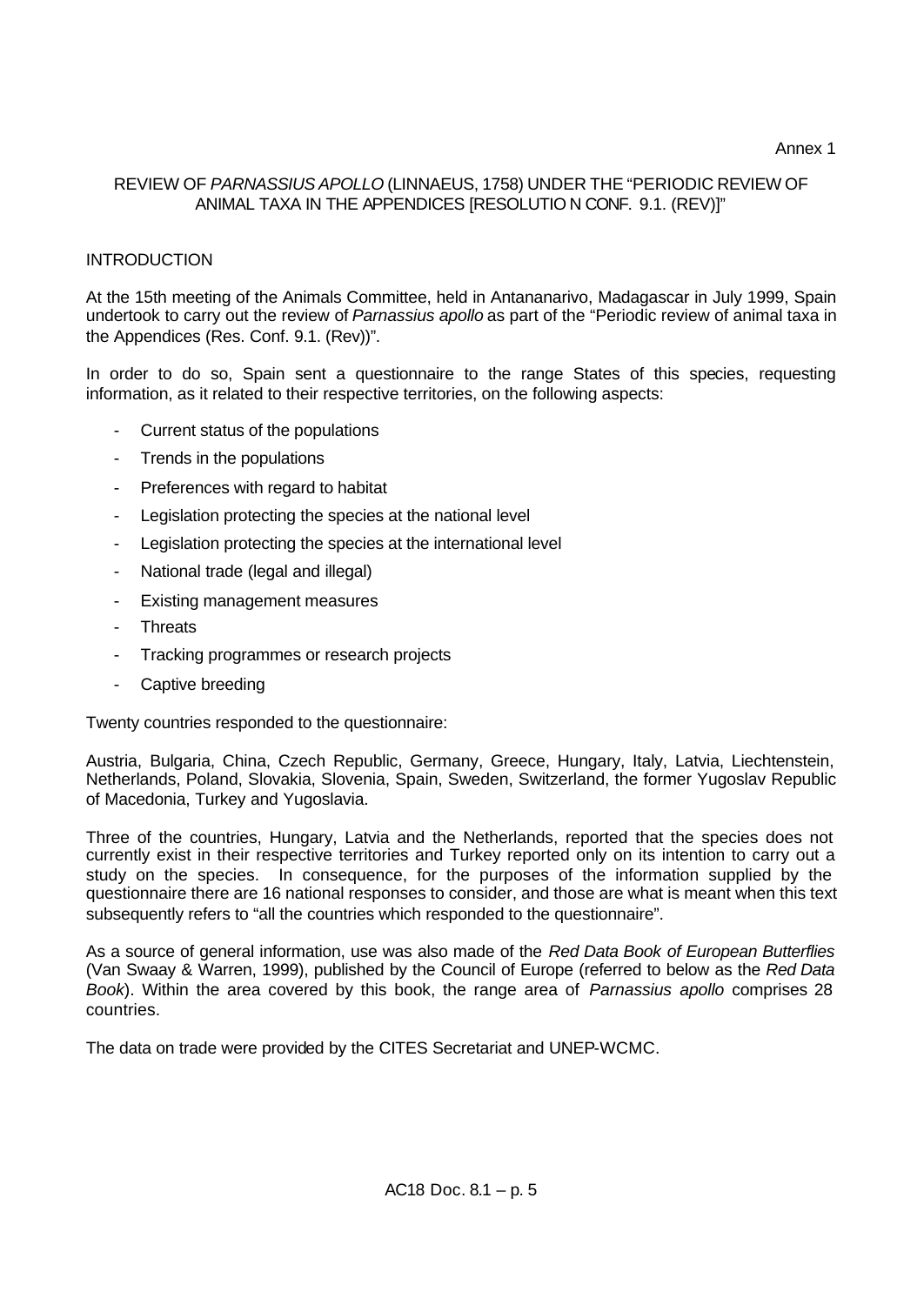### DRAFT PROPOSAL TO AMEND THE APPENDICES (in accordance with Annex 6 of. Resolution Conf. 9.24, amended)

## A. Proposal

It is proposed that the species should be maintained in Appendix II, pursuant to Criterion B of Annex 2a -"Criteria for the inclusion of species in Appendix II in accordance with Article II, paragraph 2 (a)" of Resolution Conf. 9.24, according to which:

"A species should be included in Appendix II when either of the following criteria is met.

- B. It is known, inferred or projected that the harvesting of specimens from the wild for international trade has, or may have, a detrimental impact on the species by either:
	- i) exceeding, over an extended period, the level that can be continued in perpetuity; or
	- ii) reducing it to a population level at which its survival would be threatened by other influences."

#### B. Author of the proposal

Proposal drawn up by Spain.

- C. Justification
- 1. TAXONOMY.

| 1.1. | Class:                          | Insecta                                                                                                                                                                                                                                                          |
|------|---------------------------------|------------------------------------------------------------------------------------------------------------------------------------------------------------------------------------------------------------------------------------------------------------------|
| 1.2. | Order:                          | Lepidoptera                                                                                                                                                                                                                                                      |
| 1.3. | Family:                         | Papilionidae                                                                                                                                                                                                                                                     |
| 1.4. |                                 | Genus and species: Parnassius apollo (Linnaeus, 1758)                                                                                                                                                                                                            |
| 1.5. | Scientific synonyms: None known |                                                                                                                                                                                                                                                                  |
| 1.6. | Common names:                   | German: Apollo-Falter<br>Danish: Apollo<br>Spanish: Apolo, Gota de sangre, Mariposa apolo<br>Finnish: Isoapollo<br>French: Apollon<br>Dutch: Apollo vlinder<br>English: Apollo, Apollo Butterfly, Mountain Apollo<br>Italian: Parnassio<br>Swedish: Apollofjäril |
| 1.7. | Code number:                    | The species does not have a sheet in the Identification Manual.                                                                                                                                                                                                  |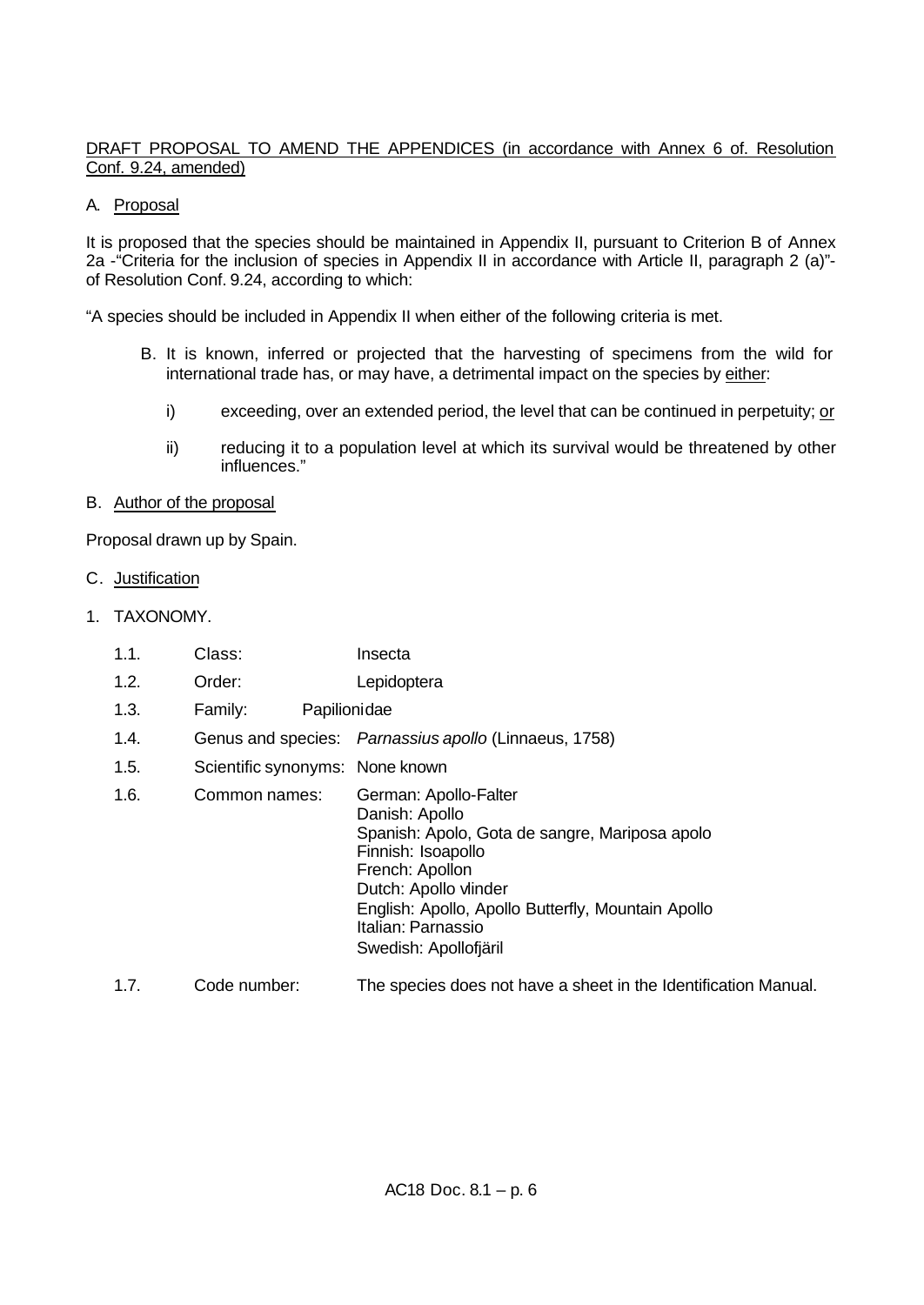### 2. BIOLOGICAL PARAMETERS

#### 2.1. DISTRIBUTION

According to data from UNEP-WCMC and Van Swaay & Warren (1999), *Parnassius apollo* is thought to be distributed over the following countries:

Albania, Andorra, Armenia, Austria, Azerbaijan (?), Belarus, Bosnia, Bulgaria, China, Croatia, Czech Republic, Finland, France, Georgia, Germany, Greece, Hungary (ex.), Iran, Iraq, Italy, Kazakhstan, Kyrgyzstan, Latvia (ex.), Liechtenstein, Lithuania, Mongolia, Netherlands (ex.), Norway, Poland, Romania, Russian Federation, Slovakia, Slovenia, Spain, Sweden, Switzerland, Syria, the former Yugoslav Republic of Macedonia, Turkey, Ukraine and Yugoslavia.

The question mark indicates that it is not certain whether the species is found in the country concerned. The note (ex.) after a country indicates that the response to the questionnaire has confirmed that the species is now extinct in that country.

## 2.2. PREFERENCES WITH REGARD TO HABITAT

The *Red Data Book of European Butterflies* defines the habitat of *Parnassius apollo* as "sunny and stony hillsides, stone quarries, cliffs and slopes, valleys and grasslands with abundant flowers, principally over a calcareous substratum and occasionally in wooded areas. In Scandinavia principally along rocky costs. Food plant: *Sedum album* and *Sedum telephium*, and also other species of the genera *Sedum* and *Sempervivum* in central and southern Europe (family *Crassulaceae*)".

This definition matches fairly well all of the information concerning habitat preference provided by the countries consulted, but does not make any reference to altitude, which is important in the case of certain territories. Additionally, there are other specific details:

With respect to altitude, Austria reports that *Parnassius apollo* appears between 600 and 1720 metres. Bulgaria is very similar, with a range between 800 and 1700 metres, although under exceptional circumstances it can appear between 300 and 2000 metres. In Spain, it appears between 800 and 2000 metres, with the altitude varying together with the latitude. In Liechtenstein it is principally found in dry and semidry grasslands in the Rhine valley, but in the Alps it goes up to 1500 metres. In Poland it is found between 600 and 1100 metres. In Sweden it inhabits the continental zone in sunny and rocky coastal habitats where *Sedum telephium* is found, and on the island of Gotland it lives in dry grasslands and habitats above calcareous rock with pine trees, junipers and heather containing *Sedum album* (this is one of the unusual cases in which *P. apollo* flies at sea level and in habitats with clearly defined woodland). In Switzerland it flies between 550 and 2000 metres, under exceptional circumstances reaching 2400 metres.

Many countries noted that the populations of *Parnassius apollo* establish themselves in areas with abundant supplies of the food plants both of the larvae, already referred to, and of the adults. The food plants of the latter come mainly from the family *Asteraceae*, from which they suck the nectar out of the flowers.

It must be remembered that as a result of the strong attraction for *Parnassius apollo* of mountainous environments, its natural distribution is necessarily fragmentary, with populations in many cases being inevitably kept isolated from one another.

In addition to this isolation, it is common to find this species grouped in fairly dense populations occupying just a few hectares within a mountainous area extending over thousands of square kilometres in which, theoretically, it could live, since its habitat needs appear to be provided in areas much larger than those which it actually occupies in practice. This certainly indicates a lack of detailed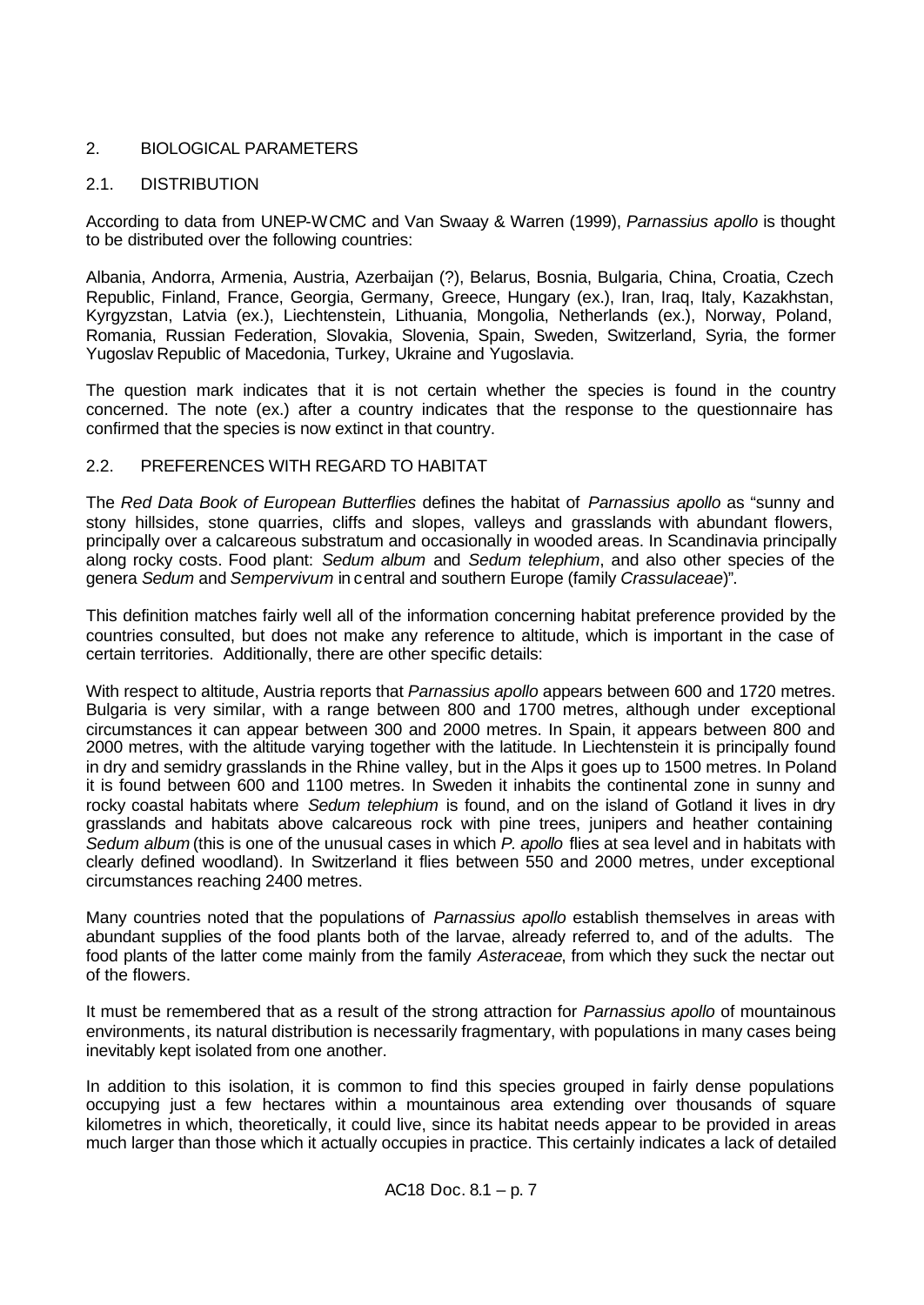knowledge of the real habitat needs of *P. apollo*. Such knowledge would be needed in order to understand why it is found in certain localities and not in others apparently similar, and might also explain the disappearance of populations in which - again, apparently - the changes that have occurred in the habitat are insignificant or, indeed undetectable.

Additionally, a more detailed knowledge of habitat needs might perhaps explain, for example, why in China *P. apollo* flies solely in one mountainous massif (as far as is currently known), when the apparent availability of habitat for this species in the country is definitely much greater than its present occupation indicates. It must also be remembered that there are a number of other species of the genus *Parnassius* living in China, and perhaps they are occupying the niches which *P. apollo* occupies in other places.

In this general context, it is currently difficult to evaluate habitat availability for *Parnassius apollo.*  While there are many European countries in which certain human activities can readily be identified as the direct cause of the alteration or destruction of the species' habitat, with its consequent disappearance from such localities, it is not clear why it does not occupy territories which apparently also meet its habitat needs and which would enormously increase its capacity for survival, both globally and locally.

In consequence, given that there is unquestionably local reduction or disappearance of populations (see next section) and a clear attack on its habitat in certain localities, it would have to be concluded that habitat is becoming less and less available, since the species does not occupy certain habitats which appear to meet its needs, but which in practice prove not to be appropriate for it.

#### 2.3. CURRENT SITUATION AND TRENDS IN THE POPULATIONS

*Parnassius apollo* stays in mountainous environments in most of its range States. This means that it normally has a naturally fragmented distribution, with populations isolated from one another and with a level of absolute abundance which is limited by the presence of mountains. Thus, the fact that populations are small does not necessarily mean that this species is threatened or that such low levels are the product of human activity, but it does frequently imply that many of those populations are extremely vulnerable, normally owing to their isolation.

Among the responses to the questionnaire, a significant portion of the countries considered *P. apollo* to be under some category of threat, or include it in red lists or red books. Thus, for example, in Germany, Slovakia and the Czech Republic it is considered as "Critically endangered"; in Slovenia it is considered "Endangered" and Austria includes it in risk category 2 ("seriously endangered owing to the destruction of its habitat") of its Red List. Sweden has recently (2000) classified it as "Almost endangered" and in the revision of Spain's National Catalogue of Endangered Species currently in progress it is proposed to classify it as "Lesser risk, lesser concern". In Latvia it has become extinct.

The following may be reported about the presence of the species on the territory and the evolution thereof:

In Austria it has suffered a sharp decrease between 1960 and 1970 as a result of agriculture and cattle-raising.

In Bulgaria it is known to inhabit 63 UTM 10 km x 10 km grid squares and some populations are known to have disappeared. Consequently it should be considered to be in decline.

In China it appears solely in the Tianshan Mountains, in the autonomous region of Xinjiang Uygur, in the west of the country; this is a relatively recent discovery, and no detailed information is available on the populations, but overall they are considered to be in decline.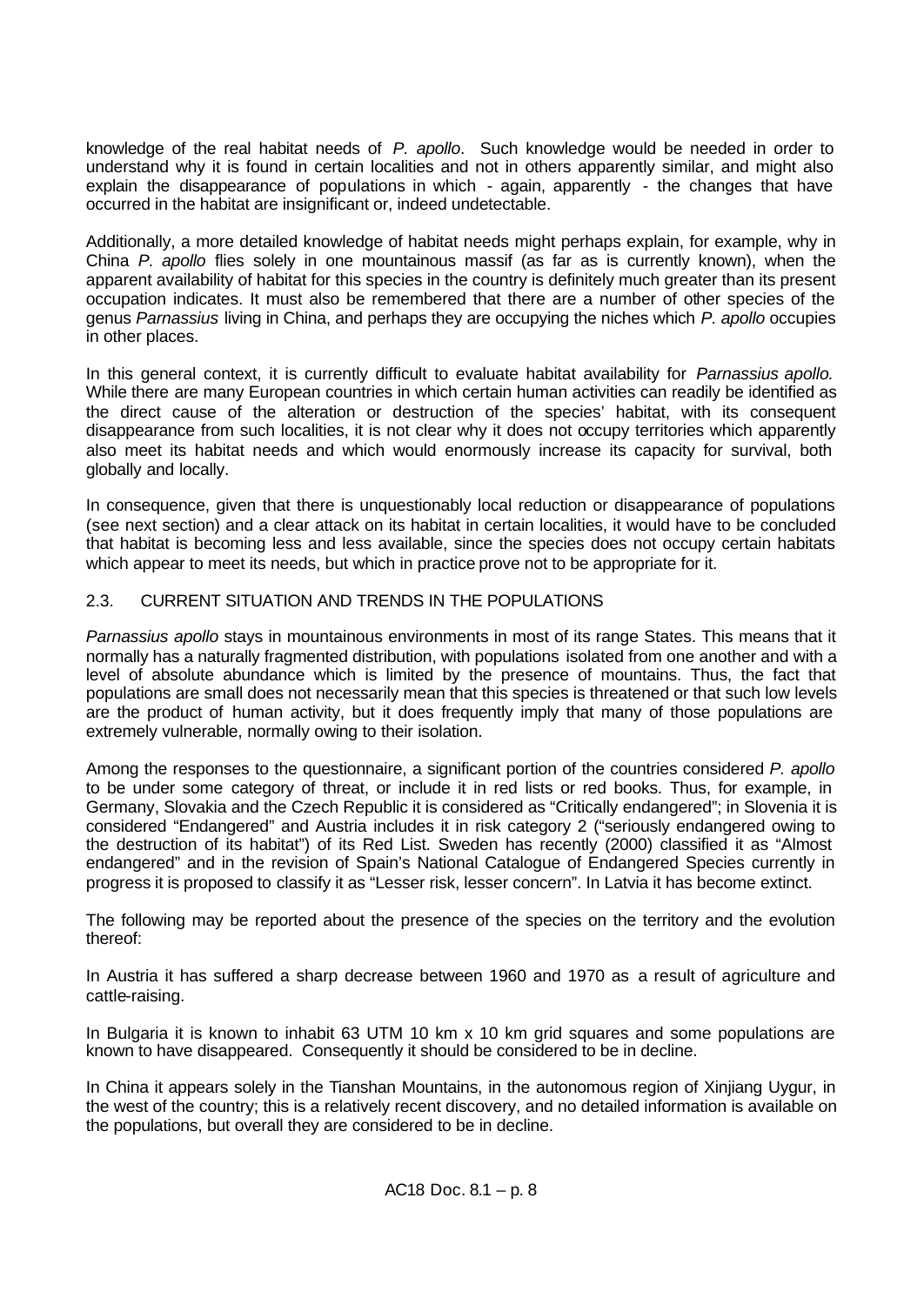In the Czech Republic it is present exclusively in one locality. The species became extinct at the beginning of the 20th century and was reintroduced using specimens from Slovakia. As a consequence, the 9 sub-species existing in the Czech Republic and Moravia have become extinct. The current (reintroduced) population is considered to be stable and viable, although there is a certain risk of illegal capture.

In Germany it is in decline. Up to 1979 the distribution of the species extended over 139 UTM 10 km x 10 km grid squares and in 1999 it was present in only 38 of those squares, having disappeared completely from certain areas and being much reduced in the remainder.

In Greece it is considered stable.

In Italy a major fluctuation in the populations has been detected, in particular in those in the Apennines, but they are considered stable in the long term. In general, this is a species which is very common in the mountains of Italy, which does not require legal protection except for the isolated populations in the south of the country, which are very limited and are on the southernmost edge of the range area of the species.

In Liechtenstein there is no specific information but observations reveal a population that appears stable.

In Poland the species has been in decline since the beginning of the 19th century, at which time it existed in the Sudeten mountains, in the Carpathians and probably in the north of the country. At the beginning of the 20th century it existed only in the Carpathians and by the Fifties only two populations were known, both located in national parks.

In Slovakia 310 locations have been reported, but in many cases these were isolated individuals; it is suspected that about 28 established populations are in existence, of which 13 have been confirmed.

In Slovenia it has been reported in 32 UTM 10 km x 10 km grid squares from 1920 to 1995, but only a few of the populations are considered to be strong and stable; the populations in the low-lying areas have disappeared in recent decades and those in specified areas have probably become extinct also. In general it is considered to be in decline.

In Spain it has been reported in 295 UTM 10 km x 10 km grid squares and there are populations in almost all of the mountainous massifs and ranges, but some populations have disappeared in recent decades for no known or apparent reason; the abundance of the different populations is highly variable. Overall, it is considered to be in decline; there are populations that have disappeared recently and others whose abundance is decreasing gradually.

In Sweden, the known populations have remained stable over recent decades, with a possible drop in some of them in the Nineties, but new populations have been discovered in places in which the species was not reported before, basically in some localities in the west of the country, where there may be isolated populations not yet well known. In general it is considered stable.

In Switzerland it is considered generally stable at the present time, but the populations from the lowlying areas have disappeared since 1950.

In the former Yugoslav Republic of Macedonia it is known to exist on 38 UTM 10 km x 10 km grid squares, with relatively numerous and stable populations. The general population is considered stable.

In Turkey the status of the species is unknown, and at the present time attempts are being made to investigate this.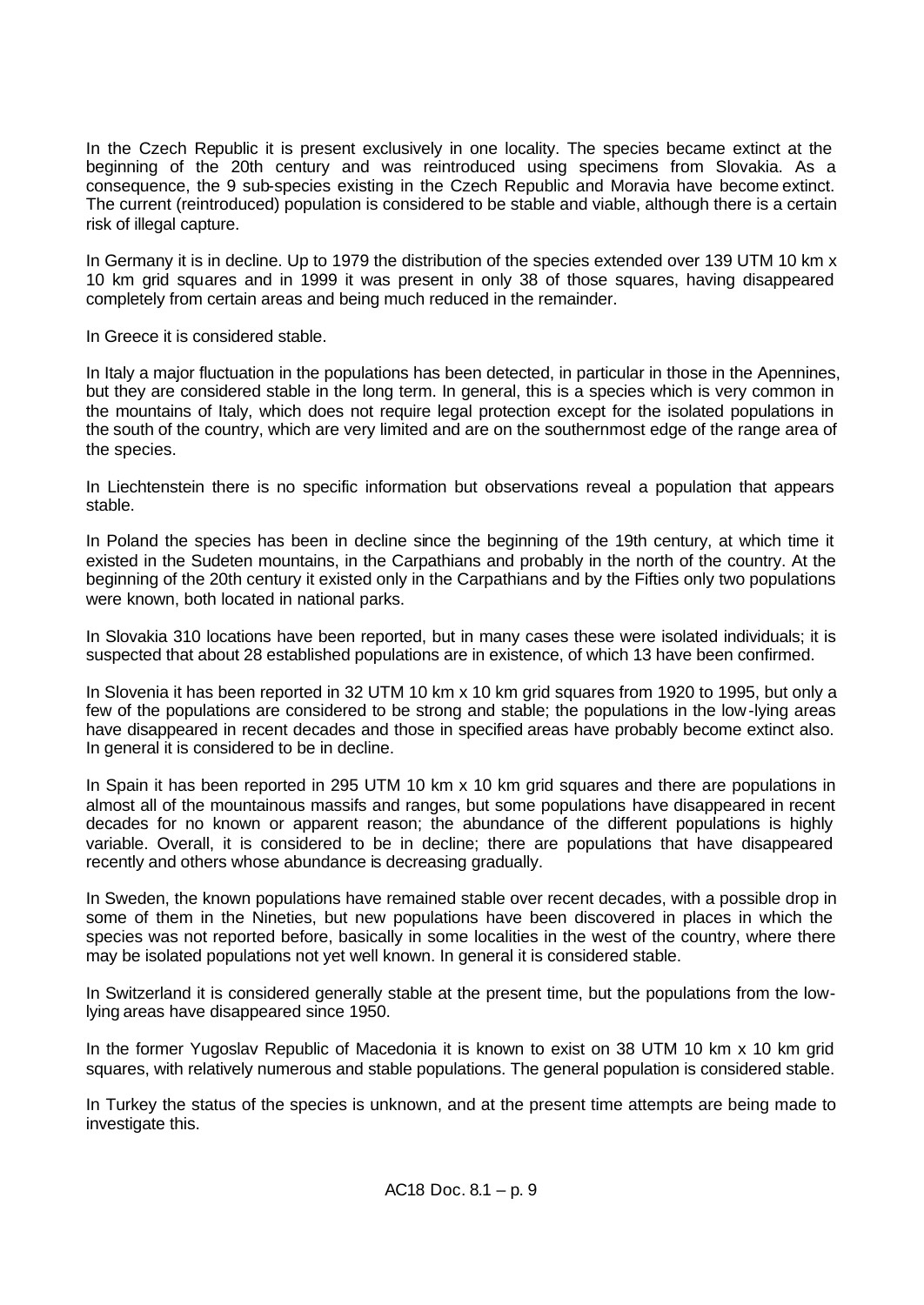In Yugoslavia the total population is small but stable, although it does appear that the abundance is decreasing in some populations. It is reported in 52 locations matching UTM 10 x 10 km grid squares.

According to the *Red Data Book*, taking as a basis the old criteria of the IUCN, 9 national compilers (countries) consider *Parnassius apollo* "Endangered", 6 "Vulnerable", 2 "Rare", 2 "Indeterminate", 1 "Insufficiently known" and 3 report it as extinct. The *Red Data Book* classifies *P. apollo* overall in the territory of Europe as "Vulnerable" – SPEC 3 – corresponding to species that exist both in Europe and outside it but are considered endangered in Europe. "The species is in decline in all the low-lying areas, and maintains strong and healthy populations in the high zones of the Alps and other European mountains".

The European *Red Data Book* reports that the general trend in Europe over the past 25 years has been one of a decline of 20-50%. Over the same period, the development by individual countries has been as follows:

- extinct: 3 countries, but one is the Czech Rep., to which it has been reintroduced
- decline of 75-100%: 3 countries
- decline of 50-75%: 2 countries
- decline of 25-50%: 2 countries
- decline of 15-25%: 4 countries
- stable: 5 countries
- unknown: 8 countries

Further, the IUCN (Hilton-Taylor, 2000) has classified *Parnassius apollo* as "Vulnerable", in accordance with criteria A1cde. Review carried out in 1996.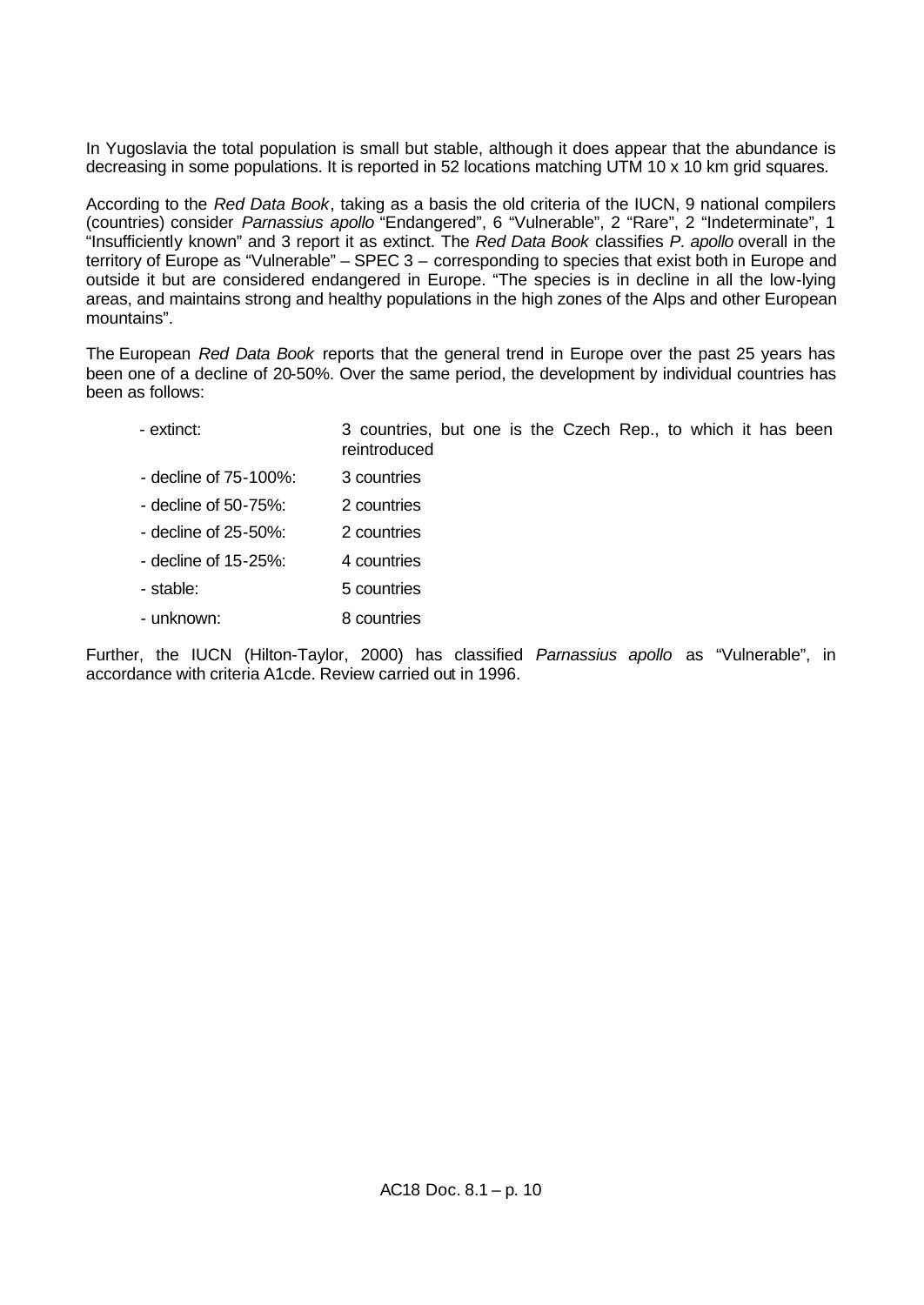# 2.4. THREATS

The European *Red Data Book* (Van Swaay & Warren,1999) lists a wide range of threats and orders them by the number of compilers reporting them. We are reproducing part of this information here:

|                          | Threats                                                                                                                       |    | Reports |
|--------------------------|-------------------------------------------------------------------------------------------------------------------------------|----|---------|
| $\blacksquare$           | Collection:                                                                                                                   |    | 14      |
| -                        | Development construction (including roads, buildings and mining):                                                             |    | 12      |
| $\overline{\phantom{a}}$ | Isolation and habitat fragmentation:                                                                                          |    | 11      |
| $\overline{\phantom{0}}$ | Recreational activities and disturbances:                                                                                     | 11 |         |
| $\overline{\phantom{a}}$ | Reforestation of treeless habitats:                                                                                           |    | 10      |
| $\overline{\phantom{a}}$ | Abandonment and change in management of woodlands:<br>(including replanting of conifers and inappropriate habitat management) |    | 9       |
| $\overline{\phantom{a}}$ | Climate change:                                                                                                               |    | 9       |
| $\blacksquare$           | Agricultural upgrades:                                                                                                        |    | 8       |
| $\blacksquare$           | Felling and destruction of woodlands:                                                                                         |    | 8       |

The threats reported by the range States are generally included in the listing above. While it is certain that there are frequent specific references to habitat alteration and destruction, it is also clear that the threats listed by the *Red Data Book* are in themselves causes of habitat alteration and destruction. Various countries make special mention of the spontaneous growth of tree and shrub vegetation and reforestation, especially with conífers, which take away the open spaces that are needed both by the butterfly itself and by its food plants. In some cases, the spontanteous growth of unusual vegetation is blamed on an excess of nitrogen in the soil owing to atmospheric contamination deposited on the ground.

While the majority of the countries consider collection to be a major threat, two countries take the view that the populations are well able to support certain levels of capture and that collection does not represent a threat.

#### 3. UTILIZATION AND TRADE

The main and almost only utilization of *Parnassius apollo* by mankind is to satisfy collection demand, principally on the part of private individuals and only minimally for scientific or institutional purposes. This is the case both at national and at international level. Additionally, we have already commented on the fragmentary distribution of this species, with a large number of populations which are more or less isolated and have given rise to the description of a wide variety of sub-specific and lower taxa. This aspect is an extremely important incentive to collecting, the ultimate objective of which entails gathering specimens from the greatest number of possible populations, with all that that may imply in terms of national and international trade.

These considerations, however, highlight the extremely low figures recorded for international trade, and in consequence it may reasonably be assumed that there is a certain amount of illegal trade.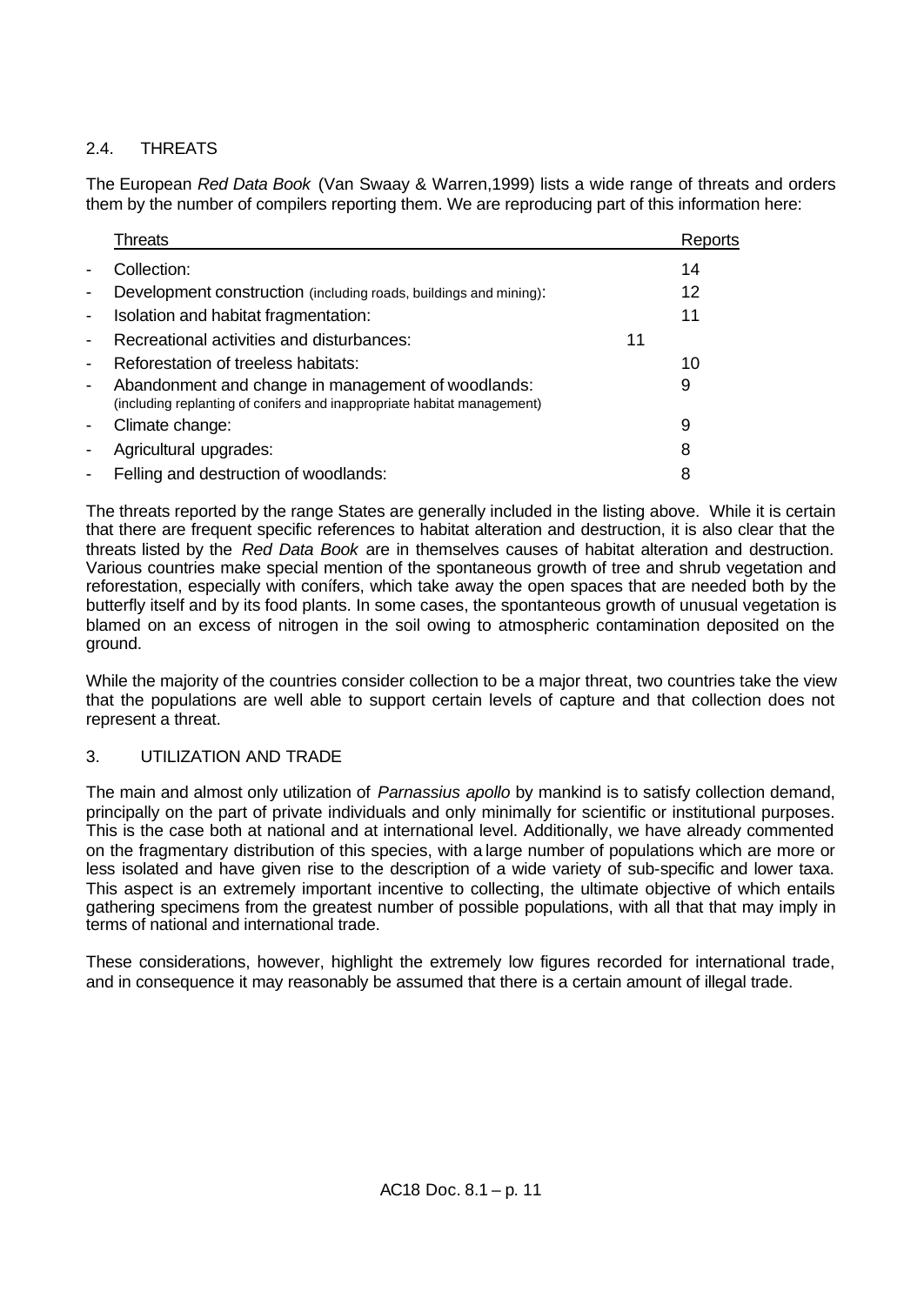## 3.1. NATIONAL UTILIZATION AND TRADE (LEGAL AND ILLEGAL)

The legal protection of *Parnassius apollo* in all of the countries that responded to the questionnaire, and also in all of the countries which are signatories to the Bern Convention, for example, excludes trade in native specimens from their respective populations, which means that there cannot be legal national trade in this species, except in the case of captive-bred specimens, but the section corresponding to the latter reports that it is virtually never performed.

China, which does grant some permits on an exceptional basis, reports that there is some trade for museums and collectors, and estimates the number of specimens in museums as around 2000.

In Spain there is also some legal national trade in specimens bred in captivity but its scale is not known in detail. The data for captive breeding are included in the appropriate section.

Sweden reports that no trade is known in any species of butterfly native to Sweden, but that there may be exchanges.

The information received on illegal trade is as follows:

- Germany: there is a study by TRAFFIC which reports that *Parnassius apollo* is commonly offered on insect markets in Germany and outside. It is doubtful that all of the specimens are captive-bred or pre-Convention.
- Italy reports that there is no evidence of trade, arguing that the collectors and potential gatherers are aware of the legal risk. Nevertheless, the southern breeds run a greater risk of being collected, although this is illegal. It is said that foreign collectors have captured the southern breeds in their hundred or thousands. This was probably before the protection of the species and the locations, but the risk still exists.
- Slovakia: there is some illegal trade and exchange. It is known that specimens from the Carpathians of Slovakia have been offered in other countries.
- Slovenia reports illegal captures for private collections, but trade as such is unknown.
- Poland: there may be some illegal trade, but this is considered highly improbable, given that the species lives exclusively in national parks. There is some trade in specimens captured in the first half of the 19th century.
- Czech Republic: it is considered that the strict protection measures and the scarcity of the species make (illegal) trade in this species unattractive. If any illegal trade does exist, it must be very limited.
- Yugoslavia: no data available; there may perhaps be some trade on an individual level.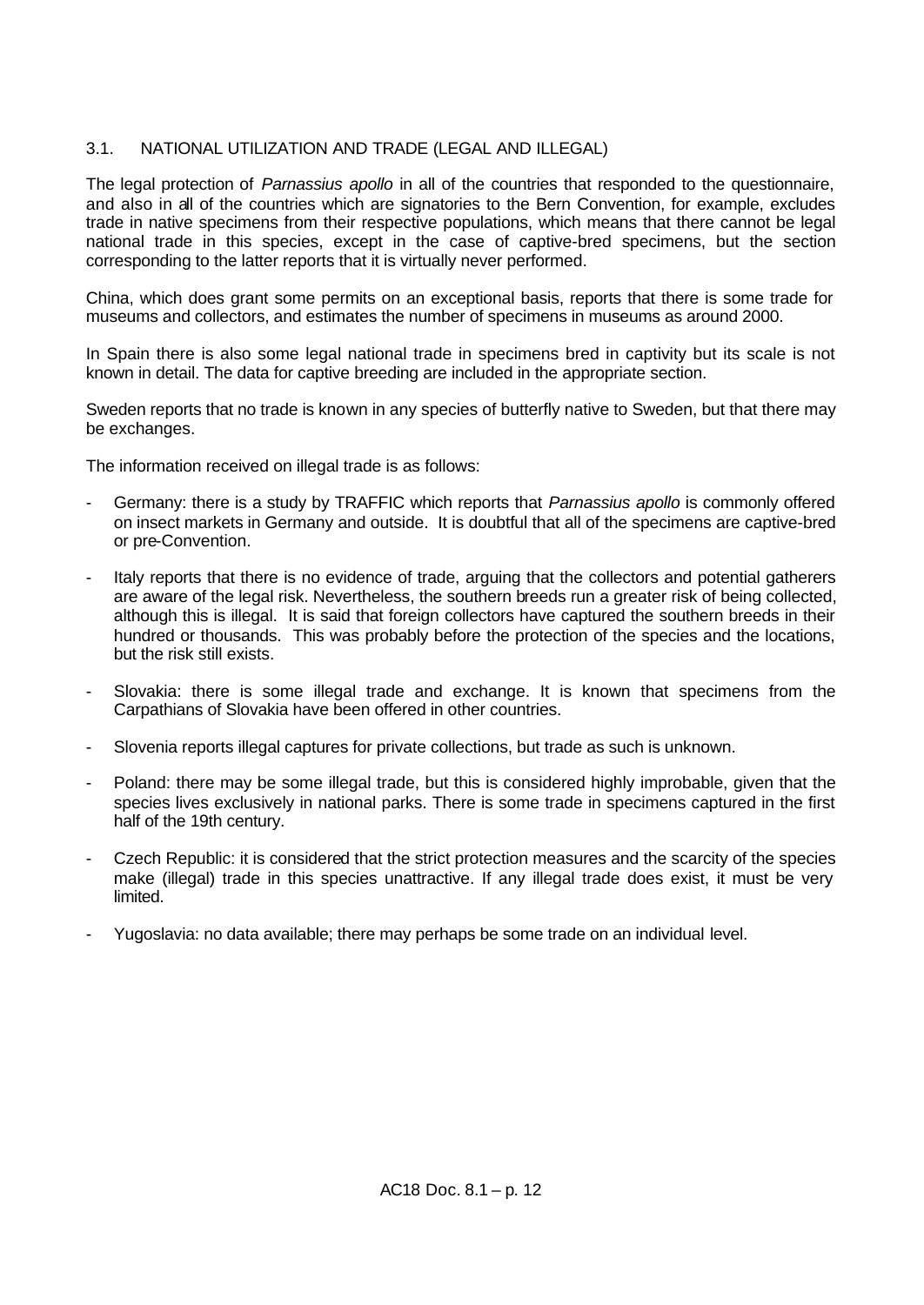## 3.2. INTERNATIONAL TRADE

# Information provided by the CITES Secretariat and UNEP-WCMC:

Total trade in *Parnassius apollo*

|                   |      |                 |           | Imports recorded |                       |                |                | <b>Exports recorded</b> |               |             |         |
|-------------------|------|-----------------|-----------|------------------|-----------------------|----------------|----------------|-------------------------|---------------|-------------|---------|
| Year              | Imp. | Exp.            | Origin    | Quantity         | Item                  | P              | ιs             | Quantity                | Item          | P           | ΙS      |
| 1977 <sub>N</sub> |      | $\overline{CH}$ |           |                  |                       |                |                |                         | 9 bodies      |             |         |
| 1977 CH           |      | NL              |           |                  | 23 bodies             |                |                |                         |               |             |         |
| 1979 SE           |      | $\overline{GB}$ |           |                  | 9 bodies              | $\overline{s}$ |                |                         |               |             |         |
| 1980 DE           |      | CH              | XX        |                  |                       |                |                |                         | 154 bodies    |             |         |
| 1980 DE           |      | FI              |           |                  |                       |                |                |                         | 30 eggs       | N           |         |
| $1983$ CH         |      | DE              |           |                  | 50 bodies             | U              |                |                         |               |             |         |
| 1983 DK           |      | <b>DE</b>       | XX        |                  | 16 manufactured items | P              |                |                         |               |             |         |
| 1983 DE           |      | DK              | <b>SE</b> |                  |                       |                |                |                         | 36 Bodies     | Τ           |         |
| 1983 US           |      | DK              | <b>SE</b> |                  |                       |                |                |                         | 4 bodies      | T           |         |
| 1984 CH           |      | DE              | XX        |                  | 123 bodies            | U              |                |                         | 146 bodies    | Т           |         |
| 1984 CN           |      | JP              | XX        |                  |                       |                |                |                         | 2 bodies      | Т           |         |
| 1986 CH           |      | DE              | XX        |                  | 20 bodies             |                |                |                         | 20 bodies     | T           |         |
| 1990 DE           |      | <b>CH</b>       | XX        |                  |                       |                |                |                         | 6 bodies      |             |         |
| 1990 JP           |      | <b>CN</b>       |           |                  | 7 specimens           | Τ              |                |                         | 7 bodies      | Е           |         |
| 1990 DE           |      | FI              |           |                  |                       |                |                |                         | 2 bodies      | $\mathbf S$ |         |
| 1991 US           |      | $\overline{GB}$ | XX        |                  | 1 bodies              |                | $\overline{W}$ |                         |               |             |         |
| 1991 CN           |      | JP              | CN        |                  |                       |                |                |                         | 90 bodies     |             |         |
| 1994 DE           |      | AT              |           |                  |                       |                |                |                         | bodies        | $\mathbf S$ | ō       |
| 1994 DE           |      | AT              |           |                  | 1 bodies              | S              | U              |                         |               |             |         |
| 1994 AT           |      | XX              |           |                  | 1 bodies              | $\mathsf{s}$   | O              |                         |               |             |         |
| 1995 ES           |      | AU              | XX        |                  | 1 bodies              |                |                |                         |               |             |         |
| 1995 GB           |      | <b>NO</b>       |           |                  |                       |                |                |                         | 150 specimens | S           | W       |
| 1995 SK           |      | PL.             |           |                  | 5 live                | B              | W              |                         | 5 live        | B           | С       |
| 1995 <sub>R</sub> |      | SK              |           |                  | 5 live                | $\overline{B}$ | W              |                         | 5 live        | B           | W       |
| 1996 GB           |      | <b>NO</b>       |           |                  |                       |                |                |                         | 50 specimens  | S           | W       |
| 1996 SK           |      | PL.             |           |                  | 5 live                | B              | F              |                         | 5 live        | S           | W       |
| 1996 <sub>R</sub> |      | <b>SK</b>       |           |                  | 5 live                |                | W              |                         | 5 live        | B           | W       |
| 1996 MC           |      | XX              |           |                  | 50 bodies             | P              | O              |                         |               |             |         |
| 1997 DE           |      | CZ              |           |                  |                       |                |                |                         | bodies        | Ρ           | W       |
| 1997 SK           |      | PL              |           |                  | 5 live                | $\sf B$        | F              |                         | 5 live        | N           | С       |
| 1997 <sub>R</sub> |      | <b>SK</b>       |           |                  | 5 live                | N              | W              |                         | 5 live        | В           | W       |
| 1997 TG           |      | US              |           |                  |                       |                |                |                         | 1 live        |             | C       |
| 1998 LG           |      | ${\sf CA}$      | XX        |                  | 1 bodies              |                | W              |                         |               |             |         |
| 1998 DE           |      | CZ              |           |                  | 1 bodies              | P              | O              |                         |               |             |         |
| 1998 SK           |      | PL              |           |                  |                       |                |                |                         | 5 live        |             | W       |
| 1998 <sub>R</sub> |      | SK              |           |                  | 5 live                |                | W              |                         | 5 live        | B           | W       |
| 1999 SK           |      | <b>PL</b>       |           |                  |                       |                |                |                         | 5 live        | N           | W       |
| 2000 LS           |      | GB              | CH        |                  | 5 bodies              | S              | W              |                         |               |             |         |
| 2000 US           |      | GB              | XX        |                  | 2 bodies              | P              | W              |                         |               |             |         |
| 2000 AU           |      | <b>NO</b>       |           |                  | 11 bodies             | Τ              | O              |                         | 11 bodies     | Ρ           | $\circ$ |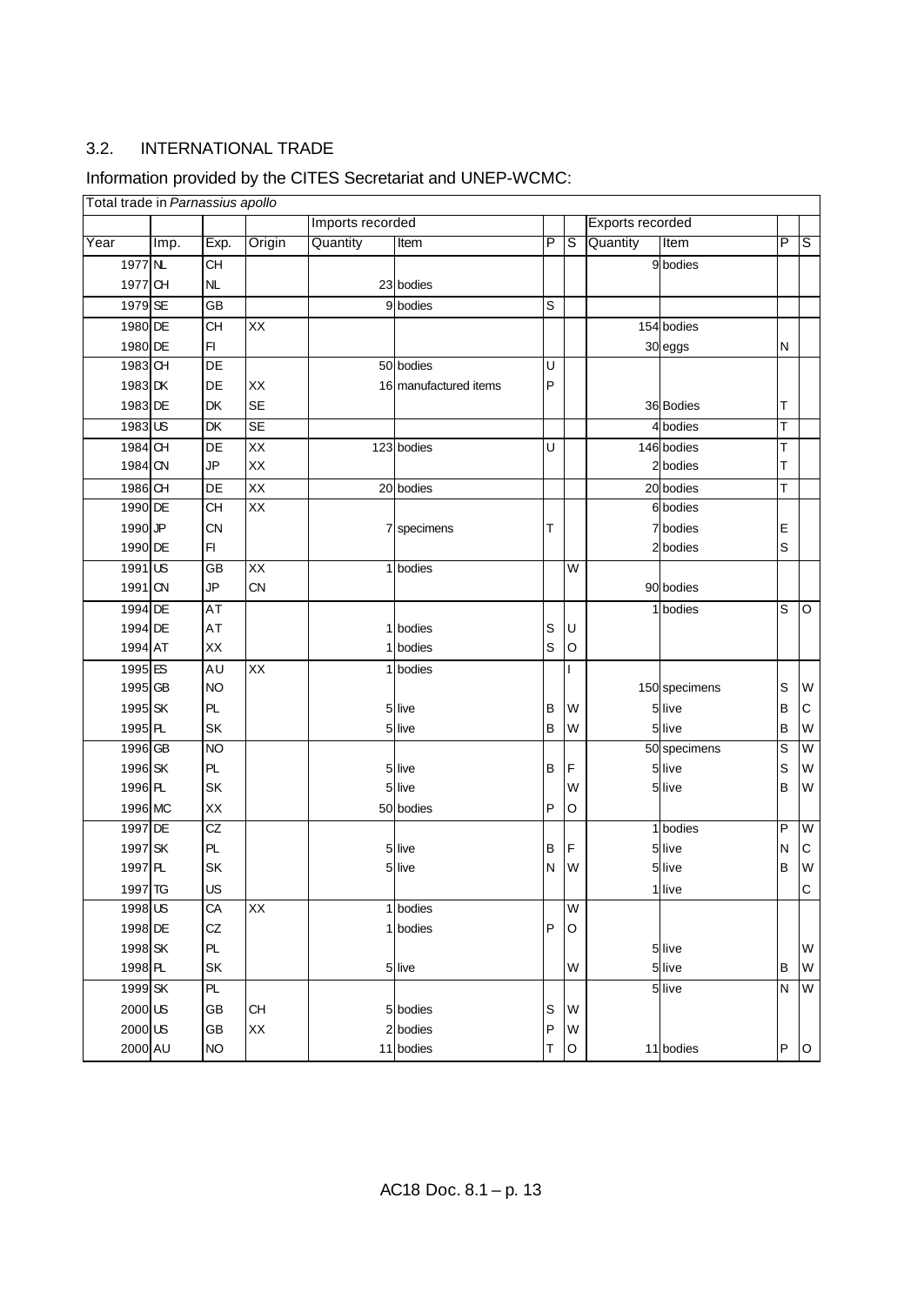A situation of international trade not recorded by CITES could be considered to be the "movement" of specimens between the countries of the European Union, for which export or import permits are not required, although "CITES Certificates" are required. In Spain, "CITES Certificates" have been issued for all the captive-bred specimens of *P. apollo* extant in that country (see corresponding section), which could be considered as forming part of international trade. Since no permits have been issued for exporting this species from Spain, it has to be considered that this trade has remained within the European Union. The certificates issued from Spain numbered 44 in 1995, 386 in 1996, 363 in 1997, 470 in 1998 and 274 in 1999, all relating to specimens bred in captivity.

Comments from countries with respect to possible illegal international trade already referred to in the preceding section:

Germany reports that *P. apollo* is offered on insect markets both in Germany and elsewhere and doubts that all of the specimens are captive-bred or pre-Convention.

Italy states that the breeds of the south of the country have been captured in their hundreds or thousands by foreign collectors, probably before protection was granted to the species and the locations.

In Slovakia, it is known that specimens from the Carpathians of Slovakia have been offered in other countries.

- 4. CONSERVATION AND MANAGEMENT
- 4.1. LEGAL SITUATION
- 4.1.1. LEGISLATION PROTECTING THE SPECIES AT THE NATIONAL LEVEL

*Parnassius apollo* is protected by national legislation (or by direct application of international legislation) in all of the countries that respond to the questionnaire, except Turkey, whose response does not include this information. It is assumed that the species is not protected there. Some countries simply refer to this protection in a generic way, while the nature of the protection is explained in detail by others, such as, for example Germany, Greece, Slovenia and Spain. In the case of Slovenia, which gives the most exhaustive description, it is specified that it is forbidden to capture, kill, poison, sell, arrange to sell, buy, export or deliberately disturb this species. It is also assumed that these restrictions are common to the legal protection in force in the other countries.

In two cases there is a report on national protection based on observance of international legislation that covers *Parnassius apollo*. The two cases are the former Yugoslav Republic of Macedonia as a signatory to the Bern Convention and Sweden as a member of the European Union and thus subject to the provisions of Directive 43/92 EEC, commonly called the Habitats Directive.

Only China refers to the possible penalties for those infringing the law protecting *P. apollo*. While it is possible to obtain permits for capture and selling under certain specified circumstances, smuggling is punished with prison sentences, and under very grave circumstances may even lead to life imprisonment or the death penalty.

Various countries report on the inclusion of *P. apollo* in Red Lists, Red Books and Catalogues of Endangered Species, or other similar publications.

The *Red Data Book* reports that legal protection (no capture, trade, etc) exists for the species in 19 countries of the 28 that it covers and that there is legal protection of habitats of importance to butterflies in 13 countries.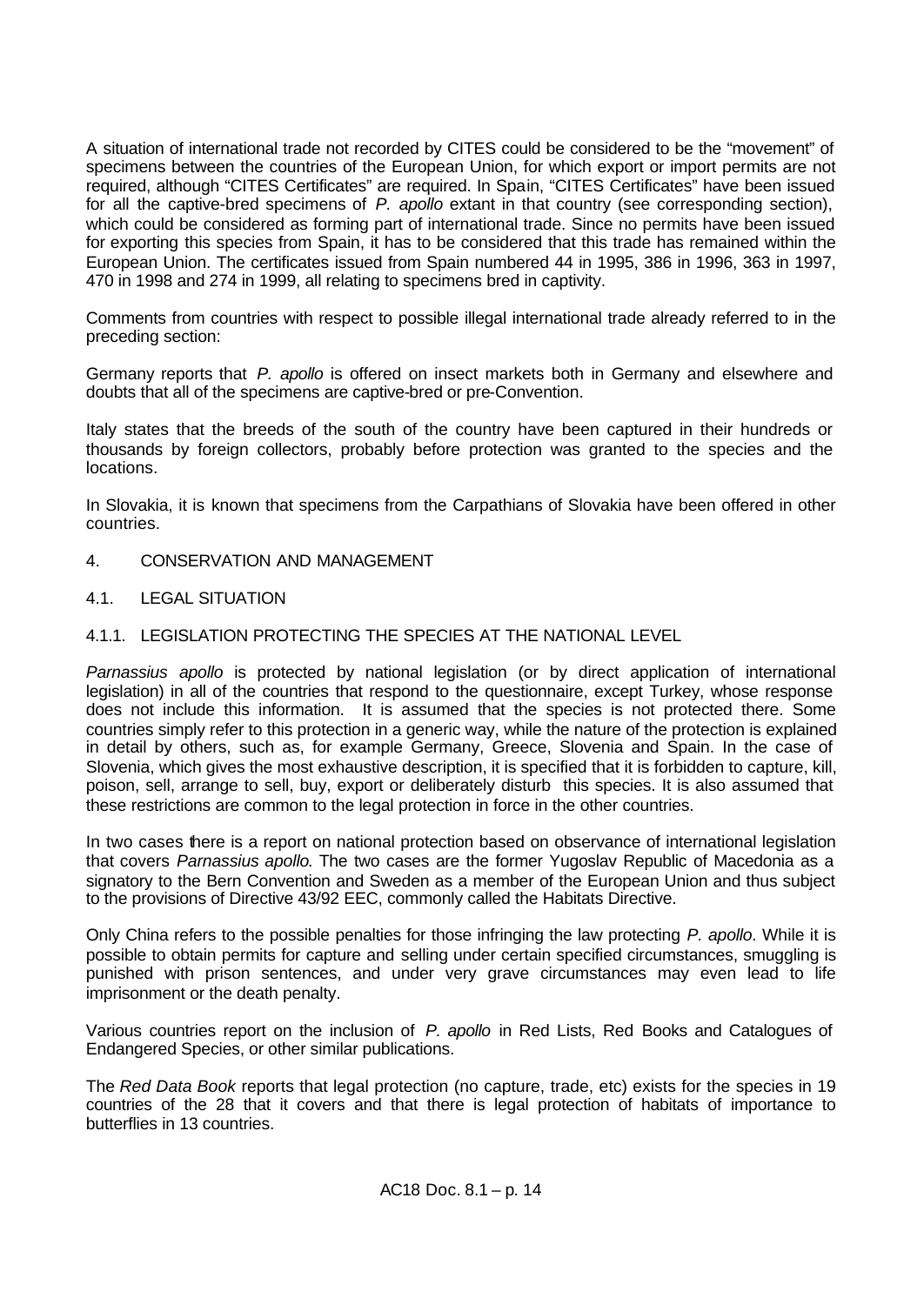## 4.1.2. LEGISLATION PROTECTING THE SPECIES ON THE INTERNATIONAL LEVEL

In the international sphere, *Parnassius apollo* is protected by the following legislation:

- CITES, Appendix II.
- Convention on the conservation of European wildlife and natural habitats. Appendix II: Strictly protected fauna species. Commonly known as the Bern Convention, to which many of the European range States of the species are signatories.
- Council Directive (European Union) 92/43/EEC of 21 May 1992 on the conservation of natural habitats and of wild fauna and flora. Annex IV: Animal and plant species of Community interest in need of strict protection. Commonly referred to as the Habitats Directive.
- Council Regulation (European Union) (CE) 338/97 of 9 December 1996 protecting species of wild fauna and flora by regulating trade therein. Annex A, equivalent to CITES Appendix I.

#### 4.2. MANAGEMENT OF THE SPECIES

#### 4.2.1. EXISTING MANAGEMENT MEASURES

The responses received indicate that measures for management of *Parnassius apollo* are currently being implemented in the following countries:

- Bulgaria: protection of the locations having populations of the species inside the national parks and reserves; registration of all known populations; prohibition on collecting.
- China: various projects covering restoration of the natural environment, uses of the territory and conservation of wildlife will impact the conservation of the habitat of this species, although management of *P. apollo* is not the primary purpose of these activities.
- Czech Republic: monitoring of the population and maintenance of the habitat by means of the "Plan of Action" for the species. This population is the result of the reintroduction after its complete extinction in the country at the beginning of the 20th century, as described above.
- Germany: creation of protected areas in three regions. But it is reported that this has worked only when combined with habitat restoration measures or agreements with the users of the territory, such as the wine-growers of the Moselle.
- Poland: Project for recovery of Parnassius apollo in the Pieniny National Park, since 1991. The results after 10 years have been: increase in the population from 30 specimens in 1991 to 1000-1200 in the years 1998-2000; recovery of the metapopulation structure existing there between 1840 and 1850; cooperation with the authorities of Slovakia in this project; establishment of a population in the Sudeten mountains in the locality in which it existed in the 19th century, but whether it will be permanent has not yet been confirmed.

#### 4.2.2. TRACKING PROGRAMMES OR RESEARCH PROJECTS

The following information was received:

- Bulgaria: mapping of the locations by UTM coordinates through the National Fund for Scientific Research.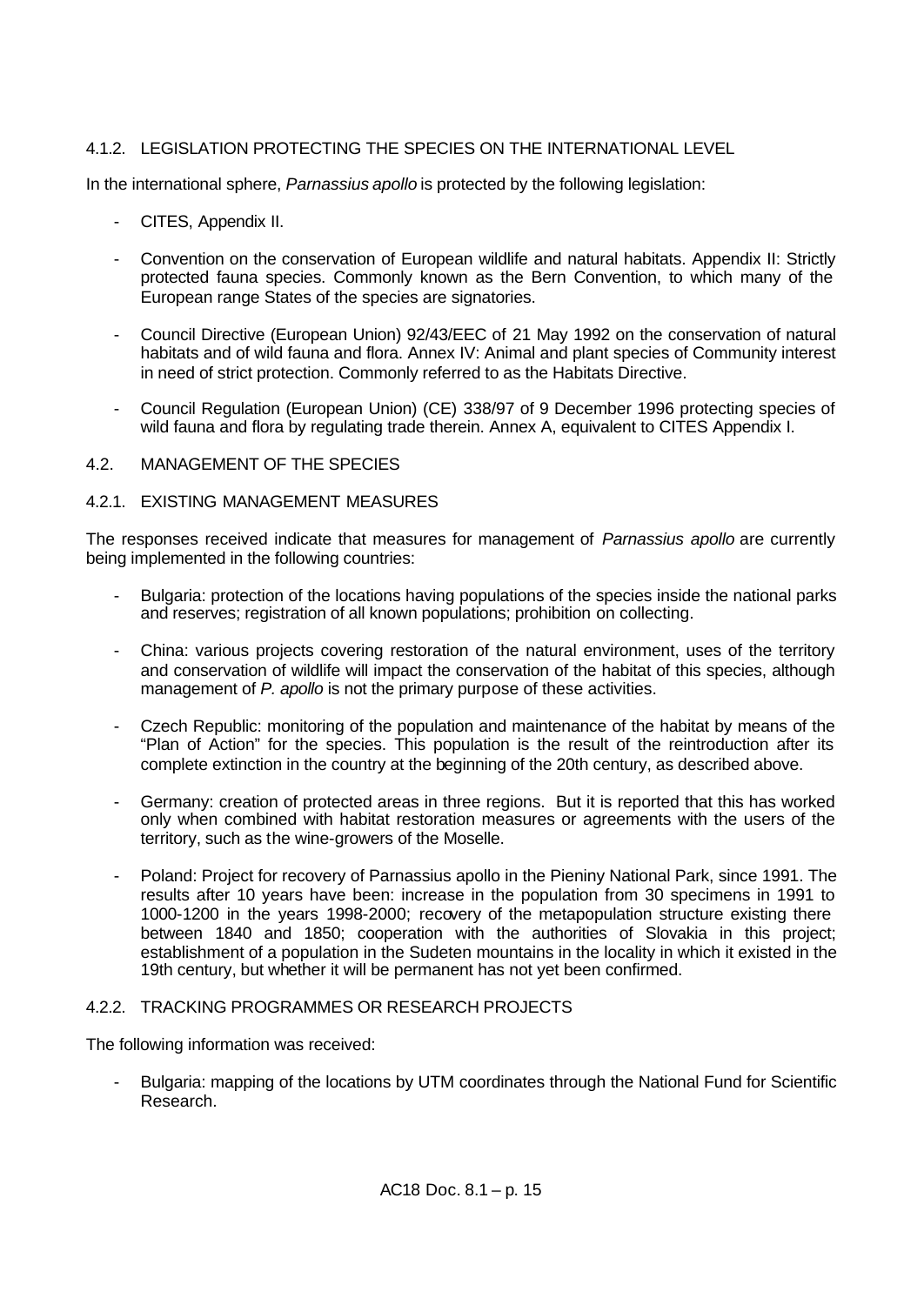- Czech Republic: there is continuous monitoring of the existing population as part of the "Plan of Action" for the species.
- Poland: wide-ranging and detailed studies are performed on the recovering population in the Pieniny National Park. These studies have resulted in various publications and seminars on the recovery of species of small size. In 2000 a course was held for students from Ukraine and Germany.
- Slovakia: project for revitalization of the populations of *P. apollo* in the Pieniny National Park, in cooperation with Poland, since 1995. A project on the national level has been in progress since 1997 for inventorying localities and populations of *P. apollo* and review of their status.
- Spain: preparation of the relevant sheet for inclusion of the species in the National Catalogue of Endangered Species; this has required in-depth review of the species in the country.
- Sweden: at the present time a study is being prepared of the distribution of the species on the island of Gotland.

The European *Red Data Book* reports that there is scientific research into the species' needs in 5 countries out of the 28 that it considers for this species; all of the populations are monitored periodically (every 1-5 years) in one country and at least part of the populations are monitored (every 1-5 years) in five countries.

## 4.2.3. CAPTIVE BREEDING

Most countries responded that either there is no breeding in captivity or that any such breeding is unknown by the authorities. The cases known are as follows:

In Poland there is breeding in the Pieniny National park for the project described in the section on Management Measures.

In Slovakia, the food plant is cultivated and the butterflies are bred in the Pieniny National Park (it appears clear that this breeding does not have any commercial purpose); a permit from the Ministry of the Environment is required for captive breeding.

In Spain there is a registered breeding facility, and its breeding statistics are as follows: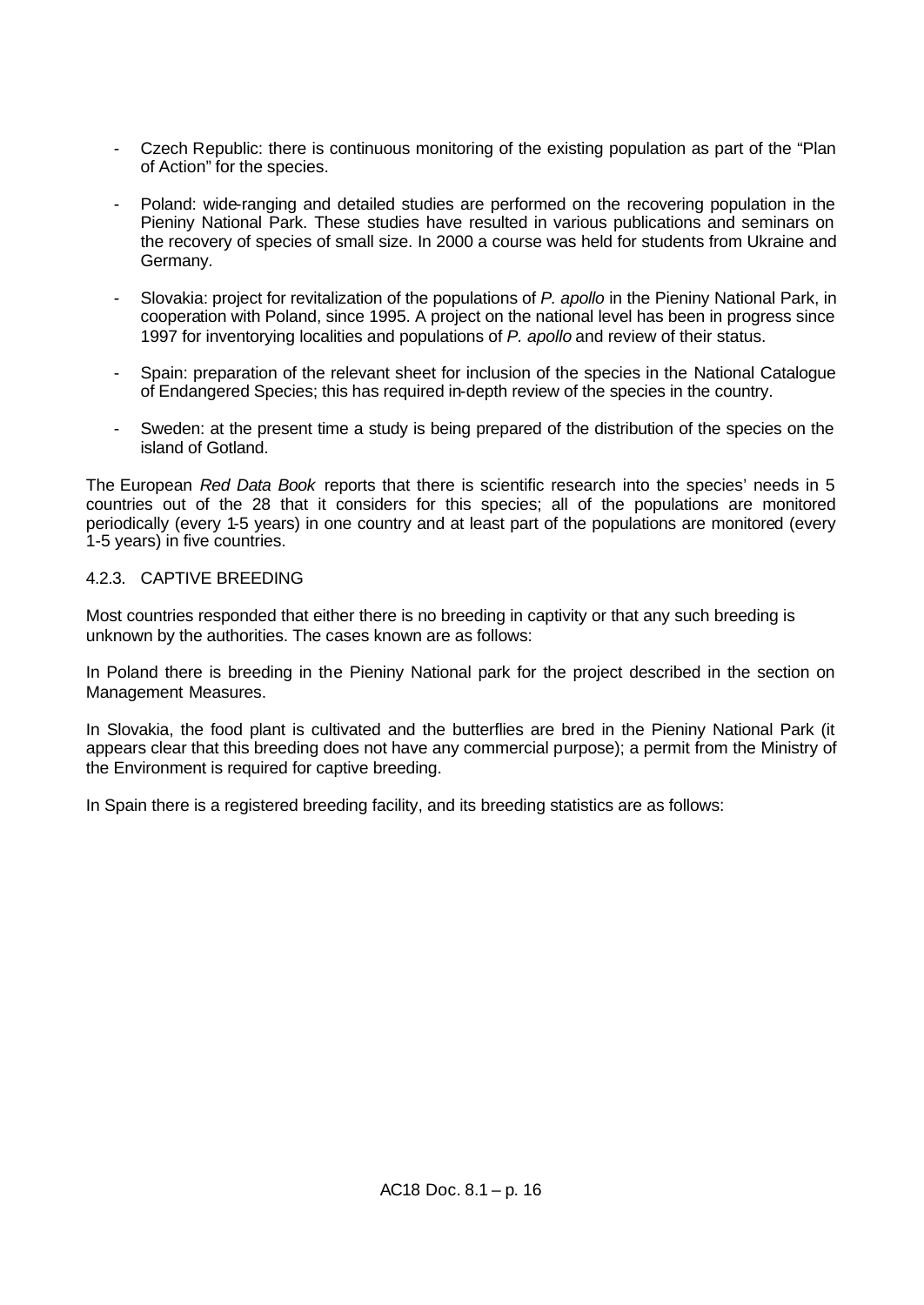| <b>SPECIES</b> (sub-species)  |   | 1995 | 1996 | 1997 | 1998 | 1999 | 2000 |
|-------------------------------|---|------|------|------|------|------|------|
| P. apollo germanie            |   | 5    | 18   | 26   | 36   | 49   | 32   |
| P. a. hispanicum              |   | 9    | 92   | 93   | 98   | 42   | 35   |
| P. a. manleyi                 |   | 10   | 86   | 89   | 96   | 43   | 43   |
| P. a. nevadensis              |   | 6    | 71   | 54   | 107  | 50   | 16   |
| P. a. asturiensis             | 8 | 87   | 65   | 72   | 35   | 32   |      |
| P. a. escalareae x hispanicum |   | 6    | 32   | 36   | 61   | 29   |      |
| P. a. pyrenaicus              |   |      |      |      | 26   | 24   |      |
| P. a. escalareae              |   |      |      |      |      | 18   |      |
| TOTAL                         |   | 44   | 386  | 363  | 470  | 274  | 200  |

In Sweden there is breeding, carried out legally, by two or three enthusiasts.

#### 5. INFORMATION ON SIMILAR SPECIES

The genus *Parnassius* has 38 species currently recognized (UNEP-WCMC database), and many are very similar to one another. Also, a very significant portion of this quantity lives in mountainous environments, which has favoured the existence of isolated populations and the consequent description of numerous sub-species, breeds and forms, which complicates even more the identification of the specimens. The result of this situation, as explained earlier, is that all or a significant portion of these species are to be found in international trade, although only *Parnassius apollo* is covered in CITES.

This situation leads to the conclusion that "it cannot be reasonably anticipated that a person who is not an informed expert would be capable of identifying them with certainty".

#### 6. REFERENCES

The most immediate references for the greater portion of the information used in this review are the persons that responded to the questionnaire sent out or those that provided the information submitted. They are as follows:

- **Austria**: i. A. Jakab Andrea. Bundesministerium für Land- und Forstwirtschaft Umwelt und Wasserwirtschaft.
- **Bulgaria**: Hristo Bojinov. Director of "National Nature Protection Service" Directorate. CITES Management Authority of Bulgaria.
- **China**: Meng Xianlin. Deputy Director General. CITES Management Authority of P. R. China. Fan Zhiyong. Fauna Division Chief. CITES Management Authority of P. R. China.
- **Czech Republic**: Dr. Jan Plesnik. Chairman of the CITES Scientific Authority Management Group.
- **Germany**: Dr. Ute Grimm. German Scientific Authority to CITES (Zoology). Deputy Head of Division.
- **Greece**: *Person providing information*: Dr. Anastasios Legakis. Zoological Museum. Dept. of Biology. Univ. of Athens.
- **Hungary: Dr. Katalin Rodics. CITES Scientific Authority.**
- **Italy**: Dr. Alberto Zilli. Museo Civico di Zoologia. Rome.
- Latvia: Vilnis Bernards. Senior Officer. Nature Conservation Department. CITES Management Authority of Latvia.
- **Liechtenstein**: Georg Willi. Botanisch-Zoologische Gesellschaft. Liechtenstein-Sargans-Werdenberg.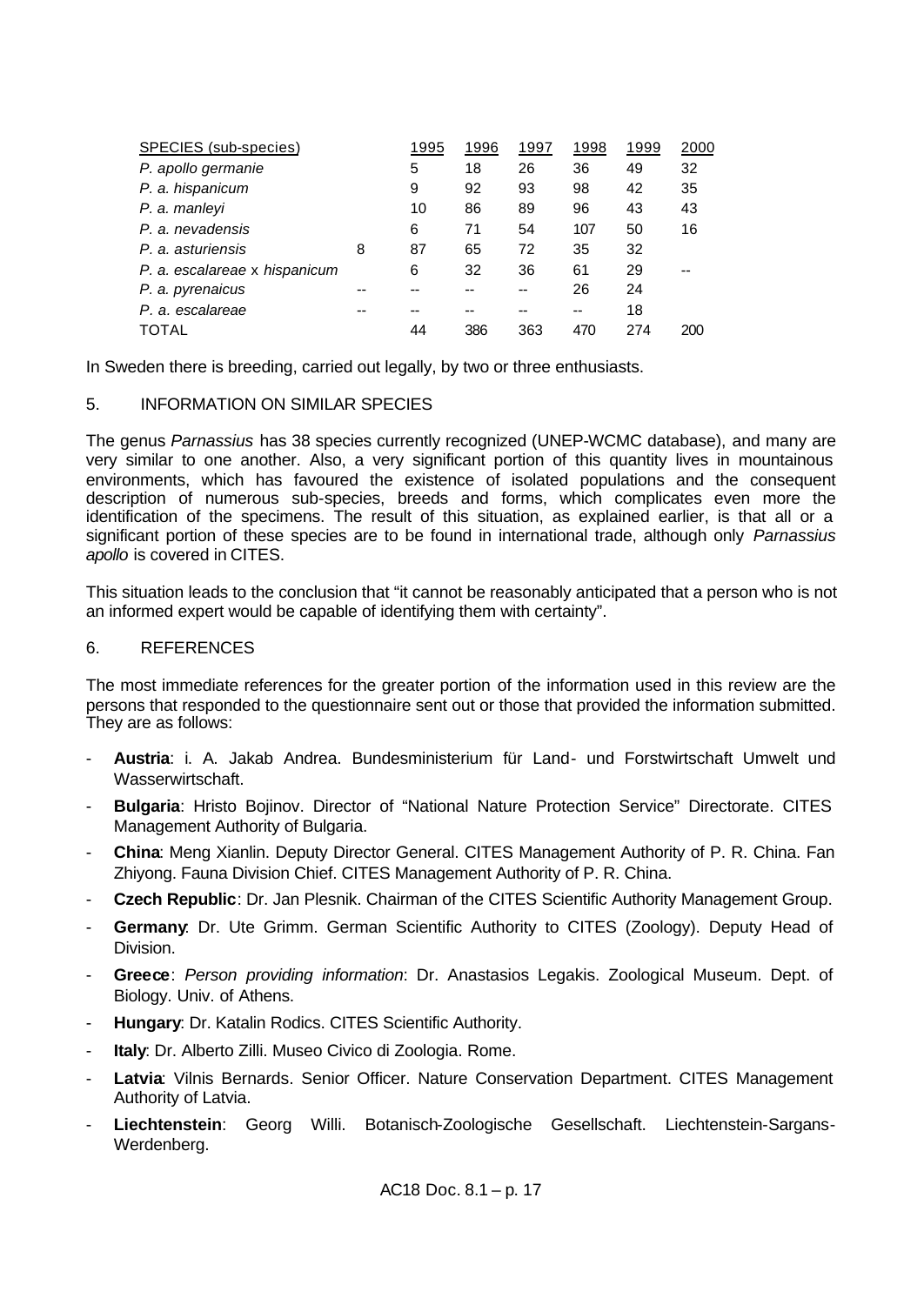- **Netherlands**: Drs. A. A. Helmens. CITES Management Authority of the Netherlands.
- Poland: Contact Zygmynt Krzeminski. Deputy Director. Depart. of Forestry, Nature Conservation and Landscape. Ministry of the Environment. CITES Management Authority – Poland. *Person providing information*: Prof. Dr. Zbigniew Witkowski. Institute of Nature Conservation. Polish Academy of Sciences.
- **Slovakia**: *Person providing information*: Ing. Peter Urban, PhD. State Nature Conservancy of the Slovak Republic. *Specialist:* Ing. Tomás Kizek (Societas Europaea Lepidopterologica), SA P (SEA – Slovak Environmental Agency)
- **Slovenia**: Robert Bolješic, CITES Officer, Counsellor to the Director; Andreja Cercek Hocevar, PhD. Counsellor to the Government; *Person providing information on the taxa:* Mrs. Urška Mavri, BSc. Biol. Nature Protection Authority.
- **Spain**: *Compilers*: Carlos Ibero Solana. CITES Scientific Authority (Fauna). Mercedes Núñez. CITES Management Authority. *Lepidopterologists*: José Martín Cano, Enrique García Barros and Miguel L. Munguira. University Autónoma de Madrid. Dep. Biología. Fac. de Ciencias.
- **Sweden**: *Contact*: Lena Berg. Swedish CITES Scientific Authority. *Specialists*: Björn Cederberg and Håkan Elmqvist. Threatened Species Unit. Univ. of Agricultural Science. Uppsala.
- **Switzerland**: Dr. T. Althaus. Head of Endangered Species. Permits and Inspections. Bundesamt für Veterinärwesen. Bern.
- **The former Yugoslav Republic of Macedonia**: Mr. Sasko Jordanov. Senior Adviser at the Ministry. Ministry of Environment and Physical Planning.
- **Turkey**: Ismail Karaca. Ministry of Environment. General Directorate of Environment Protection. Ankara.
- **Yugoslavia**: Predrag Jaksic, PhD., Biologist (Lepidopterologist). Institute for Protection of Nature of Serbia. Novi Beograd.

Additionally, some national responses included a notable quantity of bibliographical references while in others these were scarce or non-existent. Despite the latter, the total references were considered too voluminous for them all to be included here, but they will be sent to anyone requesting them. Some generally applicable references are:

- **Hilton-Taylor, C.** (Compiler) (2000). *2000 IUCN Red List of Threatened Species*. IUCN, Gland, Switzerland and Cambridge, UK. xviii + 61 pp.
- **UNEP-WCMC** (2001). *Checklist of fish and invertebrates listed in the CITES Appendices and in the Annexes of the Council of the European Union Regulation (EC) 338/97*. 5th Edition. JNCC Reports, No. 292.
- **UNEP-WCMC database.**
- **Van Swaay, C.A.M. & Warren, M.S.** (1999). *Red Data Book of European Butterflies (Rhopalocera)*. Nature and Environment, No. 99, Council of Europe Publishing, Strasbourg.

#### ACKNOWLEDGEMENTS:

The review team wishes to express its most profound appreciation to all those who in one form or another assisted in the writing of this document. Particular mention should be made of the CITES Authorities that responded to the questionnaire issued to gather information or the persons to whom they entrusted this task; the CITES Secretariat; the personnel of UNEP-WCMC and all those with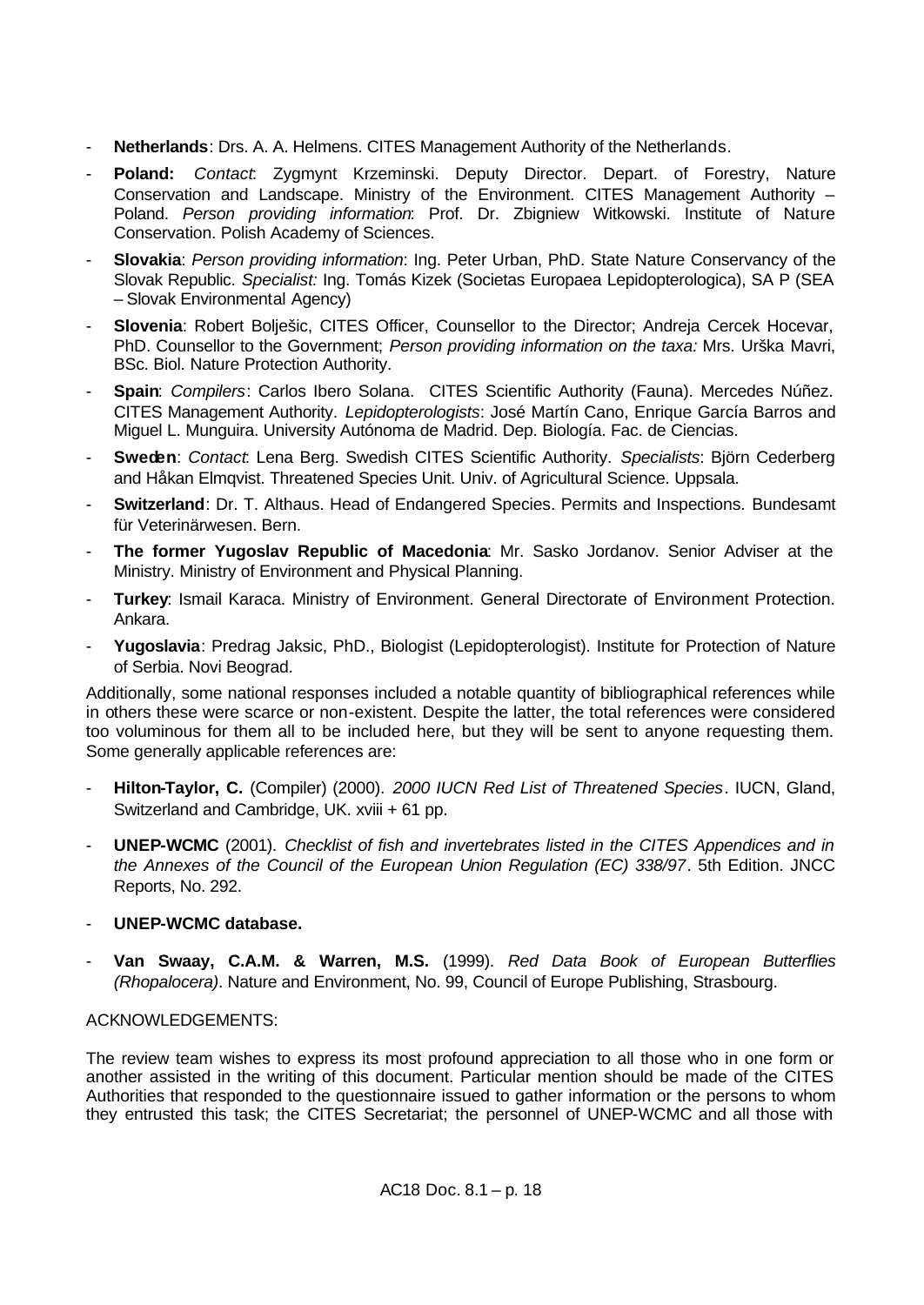whom we had the occasion to review and discuss the topics covered here. Our most sincere thanks of all of them.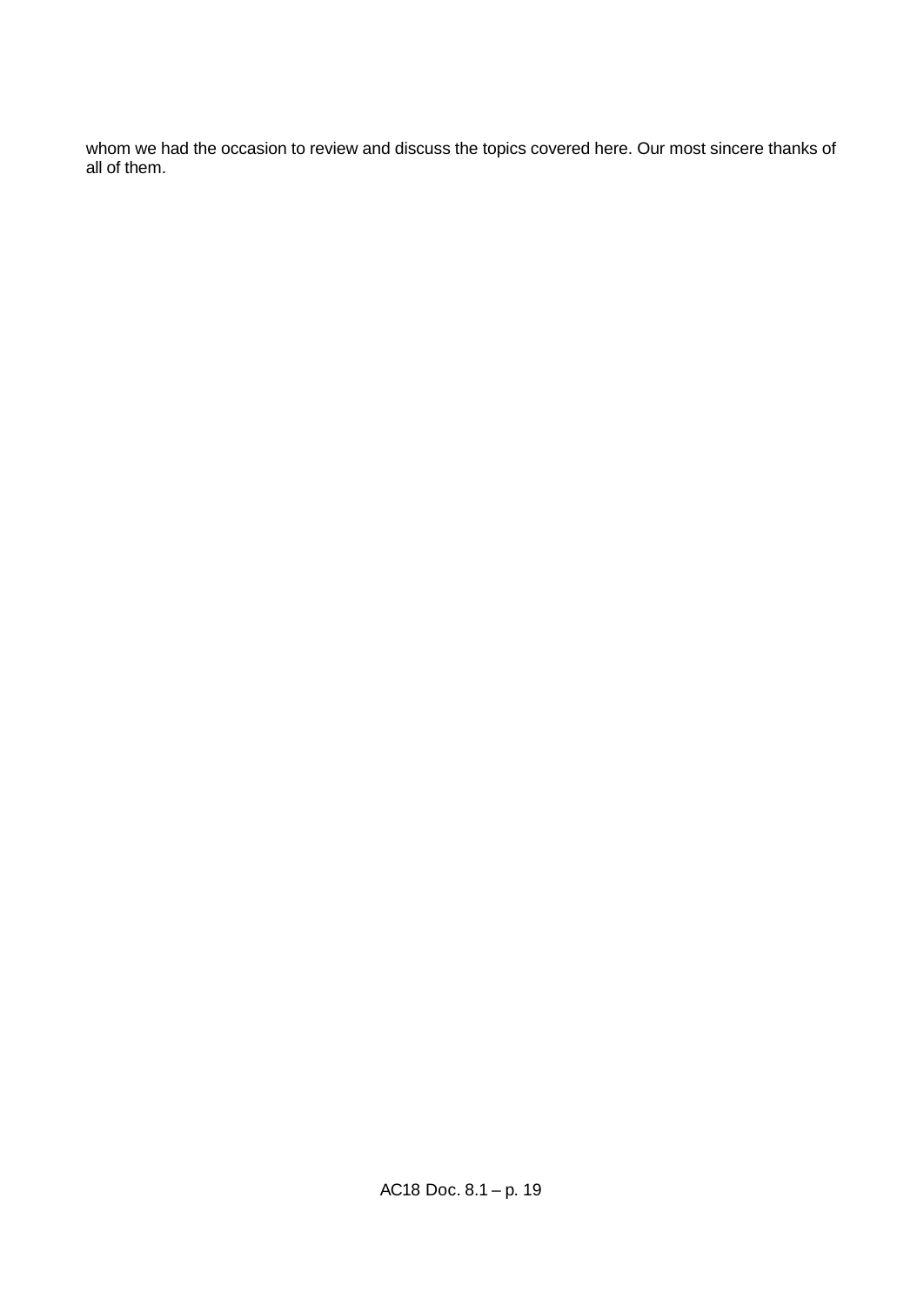AC18 Doc. 8.1 – p. 20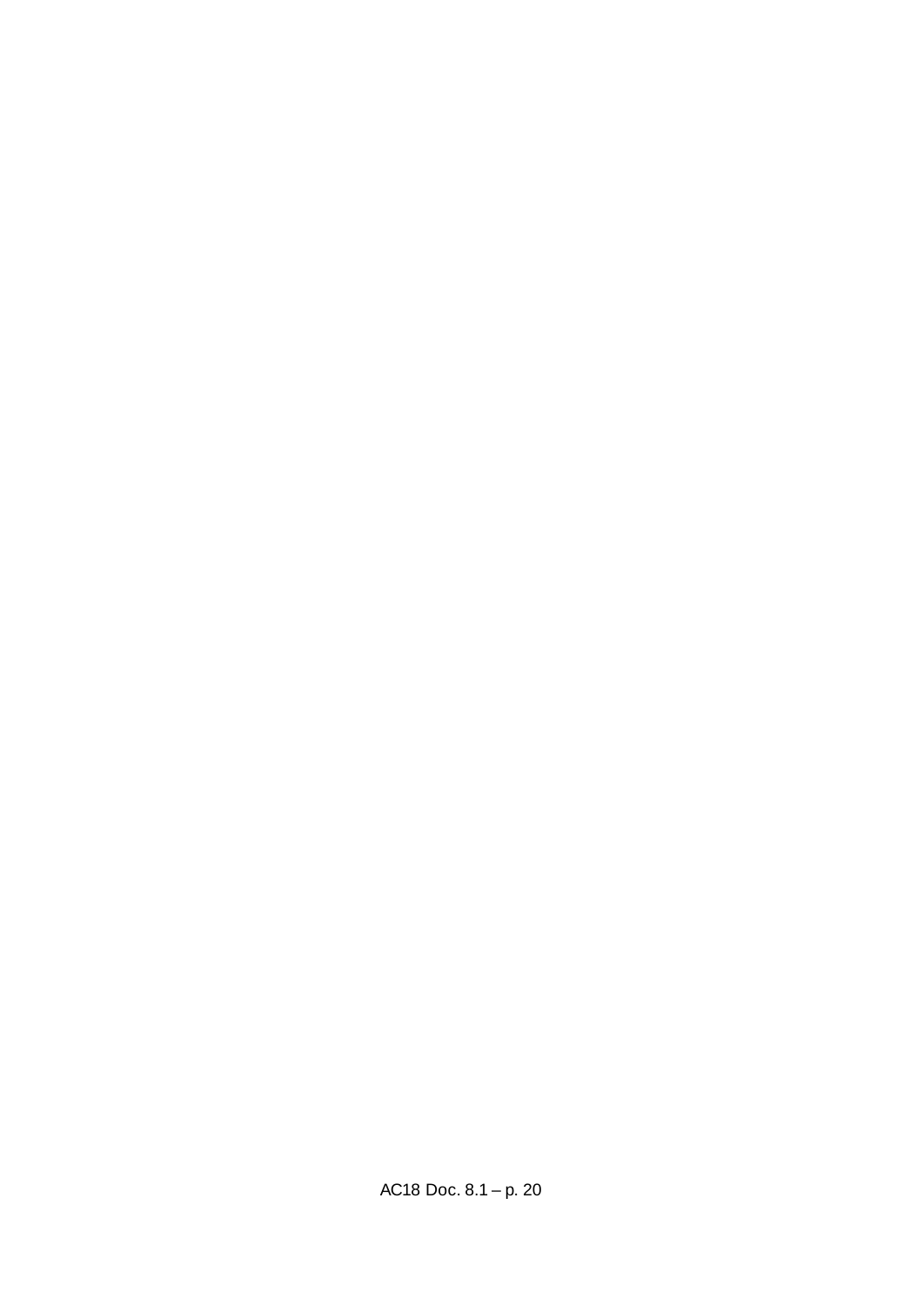#### AC18 Doc. 8.1 Annex 2

#### *Anas aucklandica* (Brown, Campbell Island and Auckland Islands Teal) Prepared by: New Zealand CITES Scientific Authority January 2002

Taxon: *Anas aucklandica* Kingdom: Phylum: Chordata Class: Aves Order: Anseriformes Family:Anatidae Sub-family: Anatinae Synonyms: Includes *Anas chlorotis*, *Anas nesiotis*, and *Anas aucklandica* Common names:

French: Sarcelle de Nouvelle Zélande *Anas chlorotis* English: Brown teal; Mäori: Pateke; French: Sarcelle brune *Anas nesiotis* English: Campbell teal; Campbell Island teal *Anas aucklandica* English: Auckland teal; Auckland Island teal; Spanish: Cerceta alicorta de Auckland; French: Sarcelle terrestre des îles Auckland

#### INTRODUCTION

The request to review *Anas aucklandica* was made at the 15<sup>th</sup> meeting of the Animals Committee in Antananarivo, Madagascar in 1999. The review was not available for the 16<sup>th</sup> and 17<sup>th</sup> meetings at Shepherdstown and Hanoi, so the regional representative for Oceania agreed to ask the Scientific Authority for New Zealand to prepare the review.

*Anas aucklandica* was first listed on the Appendices to the Convention in 1975. Under the accepted taxonomy at the time, the three subspecies, *A. aucklandica chlorotis* (brown teal), *A. aucklandica nesiotis* (Campbell teal) and *A. aucklandica aucklandica* (Auckland teal) were listed in Appendices II, I and II respectively. In 1995, all three taxa were included in Appendix I. Additionally, their emerging specific status is recognised in annotation 358, which includes the synonyms *A. chlorotis* and *A. nesioti*s in the listing.

#### TAXONOMIC STATUS

The taxonomy of this group of ducks has been relatively fluid until recently. When first listed on the CITES Appendices in 1975, they were regarded as conspecific, in keeping with the nomenclature accepted by Kinsky (1970), Dumbell (1986) and Turbott (1990). The three taxa are recognised as full species by the current standard reference to birds of the region (Marchant and Higgins 1990). This taxonomy is confirmed by the allozyme analysis of Daugherty *et al*. (1999) and, most recently, strongly reinforced through the analysis of three mitochondrial DNA genes by Kennedy and Spencer (2000).

#### CONSERVATION STATUS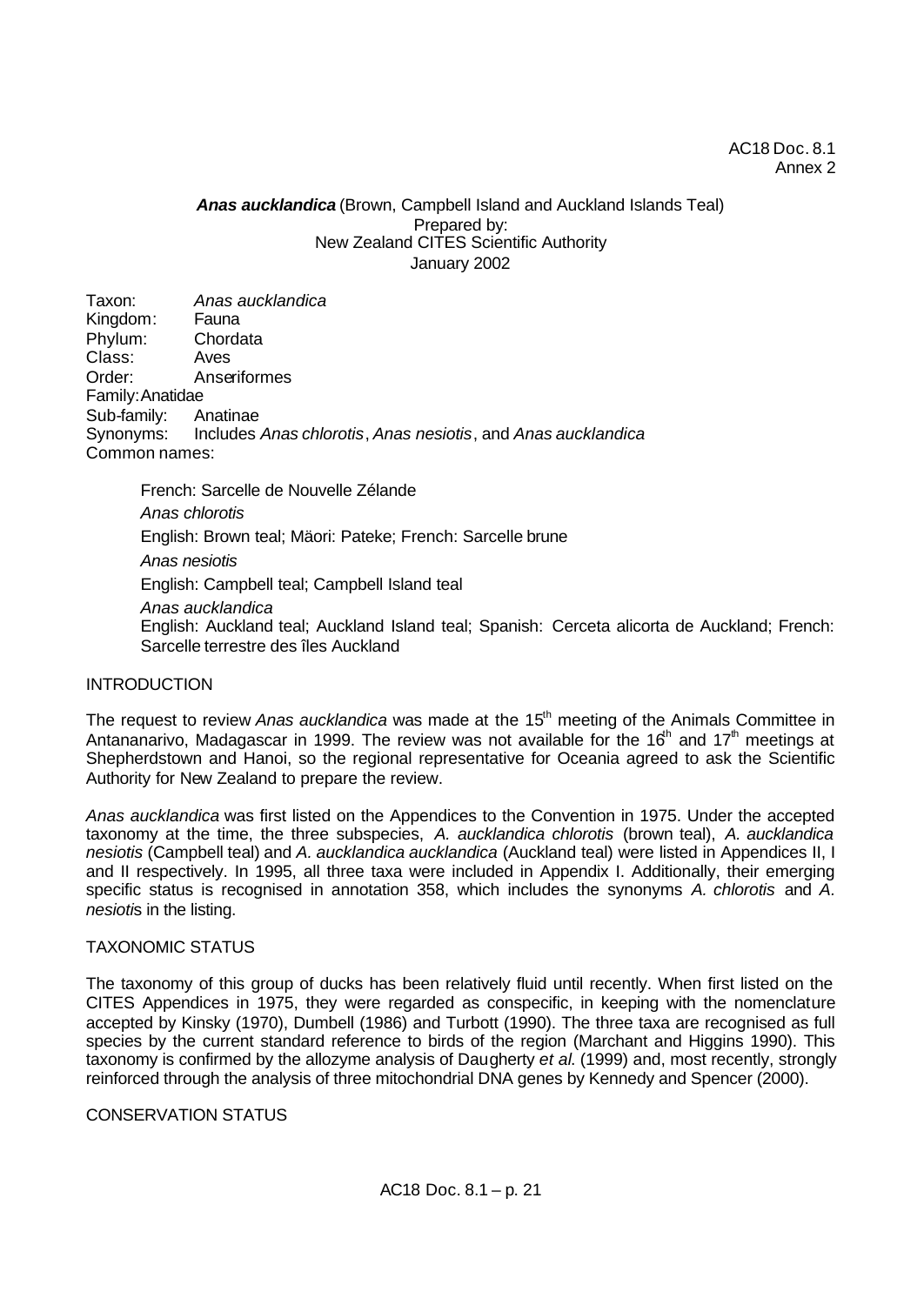The IUCN Red List (Hilton-Taylor, 2000) classifies the three species as follows:

- *A. aucklandica*: VU D1+2
- *A. nesiotis* : CR D
- *A. chlorotis* : EN B1+2abcde

#### LEGAL AND OTHER CONSERVATION MEASURES

The species are under the full protection of the New Zealand Wildlife Act 1953 and Conservation Act 1987. It is illegal to hunt these species, or to handle or possess them without permits. Captive breeding is permitted for conservation purposes under tightly regulated conditions. Trade from New Zealand is prohibited without permit and would continue to be so if the species were not covered by CITES.

The teals are subject to Recovery Plans (Williams and Dumbell 1996) and programmes (McLelland 2000), which involve protection from predators, habitat protection and restoration, and captive breeding and translocation.

The greatest and most realistic potential increase lies with the flightless Campbell teal (population stable but under threat). Following their discovery in 1975 on 26 ha. Dent Island, a steep rocky island close to Campbell Island, a total of 11 birds was brought to New Zealand as the basis of a captive breeding stock. Currently there are around 45 of this species in captivity and 50 in the wild, including around 30 remaining on Dent Island. A small number has been released on Whenua Hou Island in preparation for a liberation on 3000 ha. Campbell Island, the species' ancestral home before Norway rats invaded and ate them. An operation to eradicate the rats was undertaken in 2001. Its apparent success will need to be confirmed two years following the operation before teal are returned to the island.

The total population of the Auckland teal (also flightless) is relatively stable, between 500 and 1000, distributed between Adams, Disappointment, Dundas, Enderby, Ewing, French, Ocean and Rose Islands in the Aucklands group, but it has disappeared from the main Auckland Island, probably the victim of pigs and cats. There are 9-10 in captivity.

While the brown teal is probably still the most numerous of the group, it is suffering the most rapid decline. From approximately 2300 birds before 1993 (Heather and Robertson 1996), the total population is now around 1000 birds (M. Williams pers.com.). Though this species can fly, individual populations are still very sedentary and the smaller are unlikely to remain viable under current conditions of predation and changes in land-use. The majority of the birds are found on Great Barrier Island, which is free of mustelid predators. Official counts (Shaun O'Connor pers.com) show a steady decline from 1500 birds in 1986 to less than 600 in 2001 on the island. Smaller populations remain tenuously on the eastern coast of Northland; the counts there have declined from 500 in 1988 to approximately 100 in 2001. There are a few apparently hybrid birds found in Fiordland in the far south of the South Island. Outside these populations, brown teal have been reintroduced to 3 sites in the Wellington region, with a maximum of 20 birds on Mana Is, 23 on Kapiti Is and 16 in Karori Sanctuary in August 2000. There are approximately 5 birds on Tiritiri Matangi Is near Auckland with small numbers also reported on nearby (HERE A NAME OF AN ISLAND IS MISSING). All populations, with the exception of some very small groups on offshore islands, are apparently in decline. Significant numbers of brown teal are held and bred in captivity, though the potential for captive production is not realised because of a paucity of agreed sites for liberation.

TRADE STATISTICS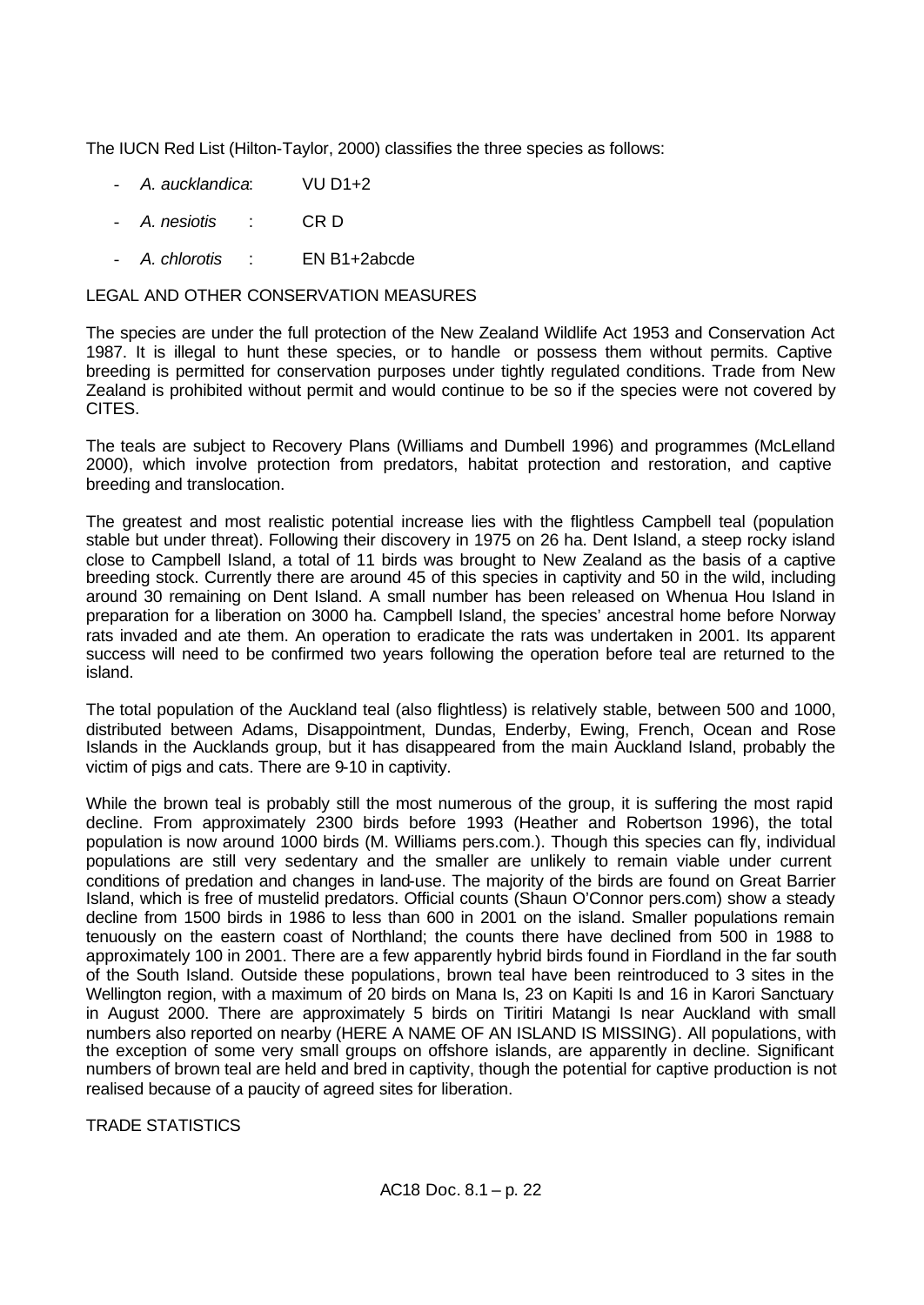Trade in the *Anas aucklandica* group of species since they have been listed in the appendices has been minimal. As indicated by Table 1, a completely accurate assessment is not possible because of mismatches between the import and export data. In addition, the final record, of re-export of birds from the United States of America to Switzerland, is likely to represent a coding error, given that their origin is listed as wild-caught in Brazil.

Overall, trade since listing has consisted of approximately 16 live animals for commercial purposes, all from captive stock and three to five scientific specimens, two of which were of wild origin. This clearly constitutes a very low level of trade. There is no information available on illegal trade, but circumstantial evidence suggests it to be very low or non-existent.

| Table 1. Trade statistics for Anas aucklandica reported to UNEP-WCMC up until January 2002 |  |
|--------------------------------------------------------------------------------------------|--|
|                                                                                            |  |

|      |                | Imports reported             |     |           |          |               |             | <b>Exports reported</b> |          |                        |         |    |    |
|------|----------------|------------------------------|-----|-----------|----------|---------------|-------------|-------------------------|----------|------------------------|---------|----|----|
| Year | App            | axon                         | Ë   | .<br>없    | Origin   | Quantity      | Term        | മ                       | $\Omega$ | <b>Quantity</b><br>erm |         |    | മഗ |
| 1988 | $\overline{2}$ | Anas aucklandica aucklandica | US. | NZ        |          |               | specimen    | S                       |          |                        |         |    |    |
| 1989 | $\overline{2}$ | Anas aucklandica chlorotis   | US. | <b>NL</b> |          | 8             | live        |                         |          | 4                      | live    |    | тс |
| 1990 | $\overline{2}$ | Anas aucklandica aucklandica | US  | <b>NL</b> |          | 6             | live        |                         |          | 6                      | live    |    | C  |
| 1993 | $\overline{2}$ | Anas aucklandica chlorotis   |     | ZA GB     |          |               |             |                         |          |                        | 2 live  |    |    |
| 1996 |                | Anas aucklandica             |     | US NZ     |          |               |             |                         |          |                        | 5 skins | S. |    |
| 1996 | 1              | Anas aucklandica chlorotis   | US  | NZ        |          | $\mathcal{P}$ | specimens S |                         | W        |                        |         |    |    |
| 1997 |                | Anas aucklandica chlorotis   |     |           | CH US BR |               |             |                         |          |                        | live    |    | W  |

## STATUS ACCORDING TO CITES CRITERIA

#### *Anas aucklandica*

Clearly meets biological criteria but is marginal for trade criteria

#### *Anas nesiotis*

Clearly meets biological criteria but is marginal for trade criteria

#### *Anas chlorotis*

Clearly meets biological criteria but is marginal for trade criteria

## **CONCLUSIONS**

Trade in these species is very low and, at current levels, could not be expected to be a significant factor in the long-term survival of any of these species. However, it is not clear whether delisting them or down-listing them to Appendix II will have any impact on commercial demand. Theoretically, greater availability and publicity surrounding the recovery programmes, plus the relative ease with which at least the brown teal can be held and bred in captivity mean that a greater demand for traded specimens could be realised. The threat of illegal trade in wild caught specimens of the two flightless subantarctic species is considered low because of the remoteness and difficult access of their populations. In contrast, the brown teal lives in very accessible locations and there is a significant number in captivity. Illegal capture would be relatively easy.

The case for listing or delisting these species is marginal. Like a number of species on Appendix I, their status is sufficiently at risk to render even a small increase in trade an unacceptable threat to the species. This is notwithstanding the high level of protection and regulation that they enjoy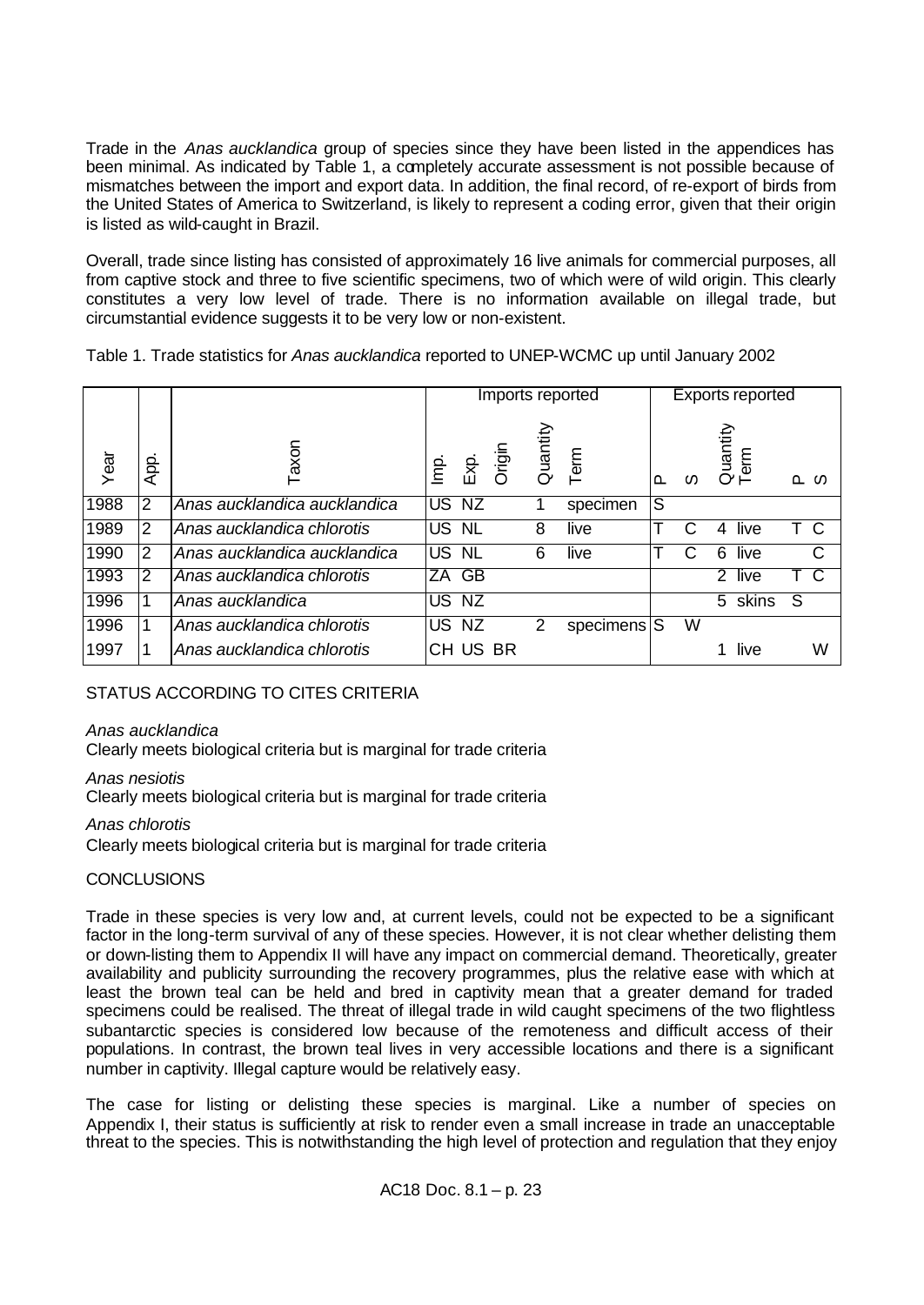regardless of the provisions of CITES. While removing them from the appendices may not increase the risk to a large degree, retaining them is also not a large imposition on either the Convention or efforts to protect and restore their populations.

#### RECOMMENDATION

The Committee, on the advice of the Working Group, should consider the potential impact of delisting these species. The Committee may consider that the small risk of increased trade associated with downlisting or delisting *Anas chlorotis* may not be worth the risk. Similarly, the other two species are candidates for retention in Appendix I, to be further reviewed as recovery programmes take effect.

#### ACKNOWLEDGEMENTS

The author (Rod Hay) acknowledges the information and assistance provided by Murray Williams (Science and Research Unit, NZ Department of Conservation), Shaun O'Connor (Brown Teal Recovery Group Leader, NZ Department of Conservation), Tim Inskipp and John Caldwell (UNEP-WCMC).

#### **REFERENCES**

- Daugherty, C.H., M. Williams, and J.M. Hay. 1999. Genetic differentiation, taxonomy and conservation of Australasian teals Anas spp. Bird Conservation International 9:29-42.
- Dumbell. G.S. 1986. The New Zealand brown teal: 1845 -1985. Wildfowl 37:71-87.
- Heather, B.D and H.A. Robertson. 1996. Field Guide to the Birds of New Zealand. Viking. Auckland, NZ.
- Hilton-Taylor, C. (compiler) 2000. 2000 IUCN Red List of Threatened Species. IUCN, Gland, Switzerland and Cambridge, UK. xviii + 61 pp.
- Kennedy, M., and H.G. Spencer. 2000. Phylogeny, biogeography, and taxonomy of Australasian teals. The Auk 117(1):154-163.
- Kinsky, F.C. 1970. Annotated checklist of the birds of New Zealand. A.H. and A.W. Reed. Wellington, NZ.
- Marchant, S., and P.J. Higgins. 1990. Handbook of Australian, New Zealand and Antarctic birds, vol. 1: Ratites to ducks. Oxford University Press. Oxford, UK.
- McLelland, P. 2000. Campbell Island teal. Rare Bits: The Newsletter about Threatened Species Work. 39:1-2. NZ Department of Conservation. Wellington, NZ.
- Turbott, E.G. (Ed.). 1990. Checklist of the birds of New Zealand and the Ross Dependency, Antarctica. Random Century. Auckland, NZ.
- Williams, M.; Dumbell, G. 1996. Brown teal (Pateke) *Anas chlorotis* recovery plan. Threatened Species Recovery Plan 19. 39 p. N.Z. Department of Conservation. Wellington, NZ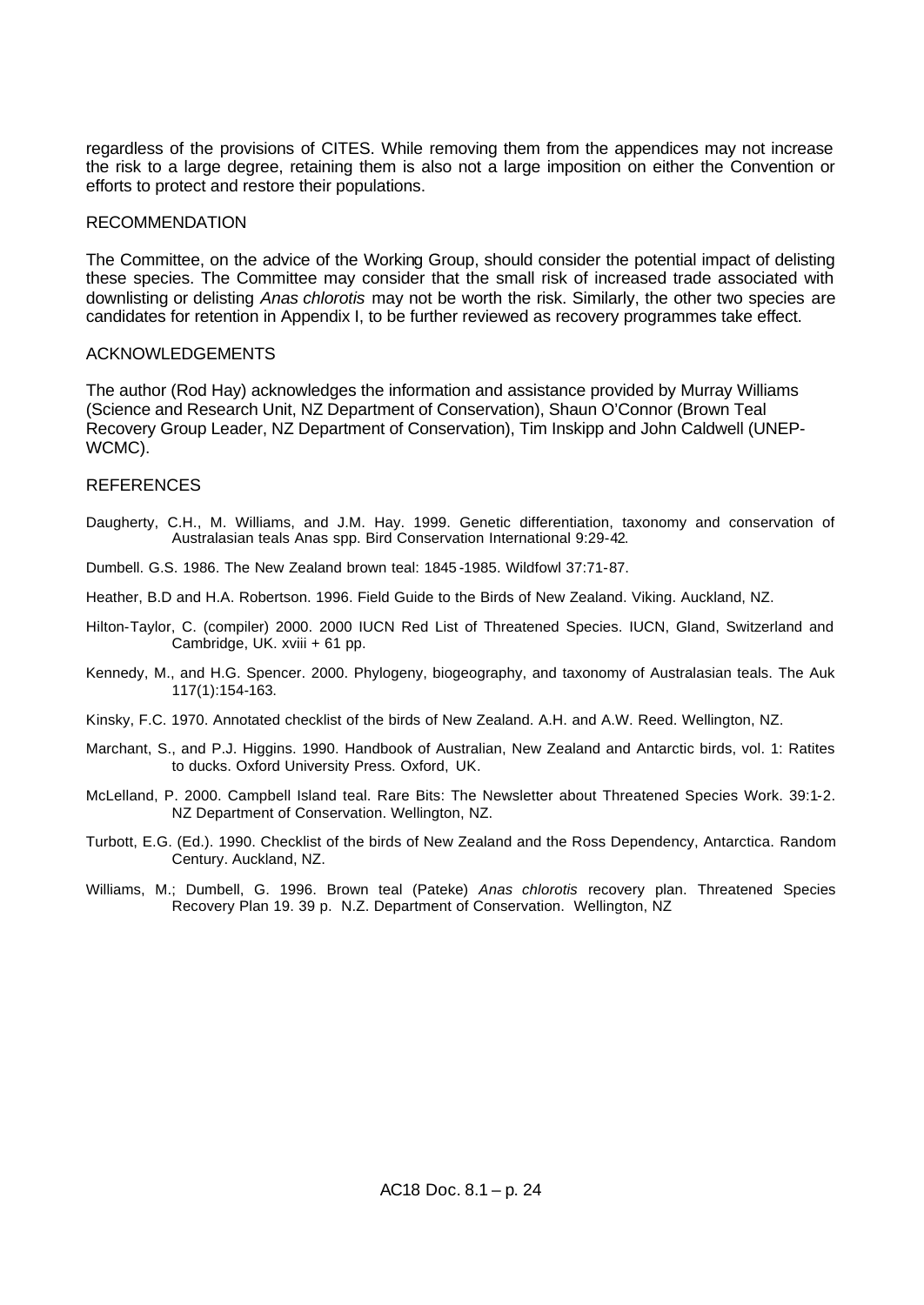| APPENDIX 1. Analysis of Anas aucklandicagroup of species against CITES criteria. |  |  |
|----------------------------------------------------------------------------------|--|--|
|                                                                                  |  |  |

|             |                        | A                                                  | в                              | С                   | D            | <b>Trade Criteria</b>                                       |
|-------------|------------------------|----------------------------------------------------|--------------------------------|---------------------|--------------|-------------------------------------------------------------|
|             |                        | The wild population                                | The wild                       | A decline in        | If not       |                                                             |
|             |                        | is small, and is                                   | population has a               | the number          | included     |                                                             |
|             | Criteria $\Rightarrow$ | characterised by at                                | restricted area                | οf                  | in $A1$ ,    |                                                             |
|             |                        | least one of the                                   | of distribution                | individuals         | species      |                                                             |
|             |                        | following $(i-v)$ :                                | and is                         | in the wild,        | would        | At least one of the                                         |
|             | <b>Taxon</b>           |                                                    | characterised by               | which has           | satisfy      | <b>Application</b><br><b>Appendix I</b><br>following (i-iv) |
|             |                        |                                                    | at least one of                | been either         | $A,B$ or $C$ | problems<br>(Y/N)                                           |
|             | ⇩                      |                                                    | the following (i-              | $(i-ii)$ :          | within 5     |                                                             |
|             |                        |                                                    | v):                            |                     | years        |                                                             |
|             |                        |                                                    |                                |                     |              |                                                             |
|             |                        | iii<br>ii.<br>iv<br>$\mathsf{v}$                   | ii.<br>iii.<br>iv              | ii                  |              | ii.<br>iii<br>iv                                            |
|             |                        |                                                    |                                |                     |              |                                                             |
|             | A. aucklandica         | N1 Y N1 N1 N1                                      | N <sub>1</sub><br>Y<br>N1<br>Y | Y Y                 | N            | Y?<br>$N$ ?<br>N<br>N<br>N<br>None known                    |
|             |                        |                                                    |                                |                     |              |                                                             |
| $^{\circ}$  | A. nesiotis            | $\mathsf{Y}$<br>N <sub>1</sub> Y<br>N <sub>1</sub> | N <sub>1</sub><br>N1<br>Y<br>Y | Y<br>N <sub>1</sub> | N            | Y?<br>$N$ ?<br>None known<br>N<br>N<br>N                    |
| 20          |                        |                                                    |                                |                     |              |                                                             |
| $^{\infty}$ | A. chlorotis           | $\mathsf{Y}$<br>N <sub>1</sub>                     | Y<br>N <sub>1</sub><br>Y       | Y<br>Y.             | N            | $N$ ?<br>Y?<br>N<br>None known<br>N<br>N                    |
|             |                        |                                                    |                                |                     |              |                                                             |

Doc. .<br>د – p. 25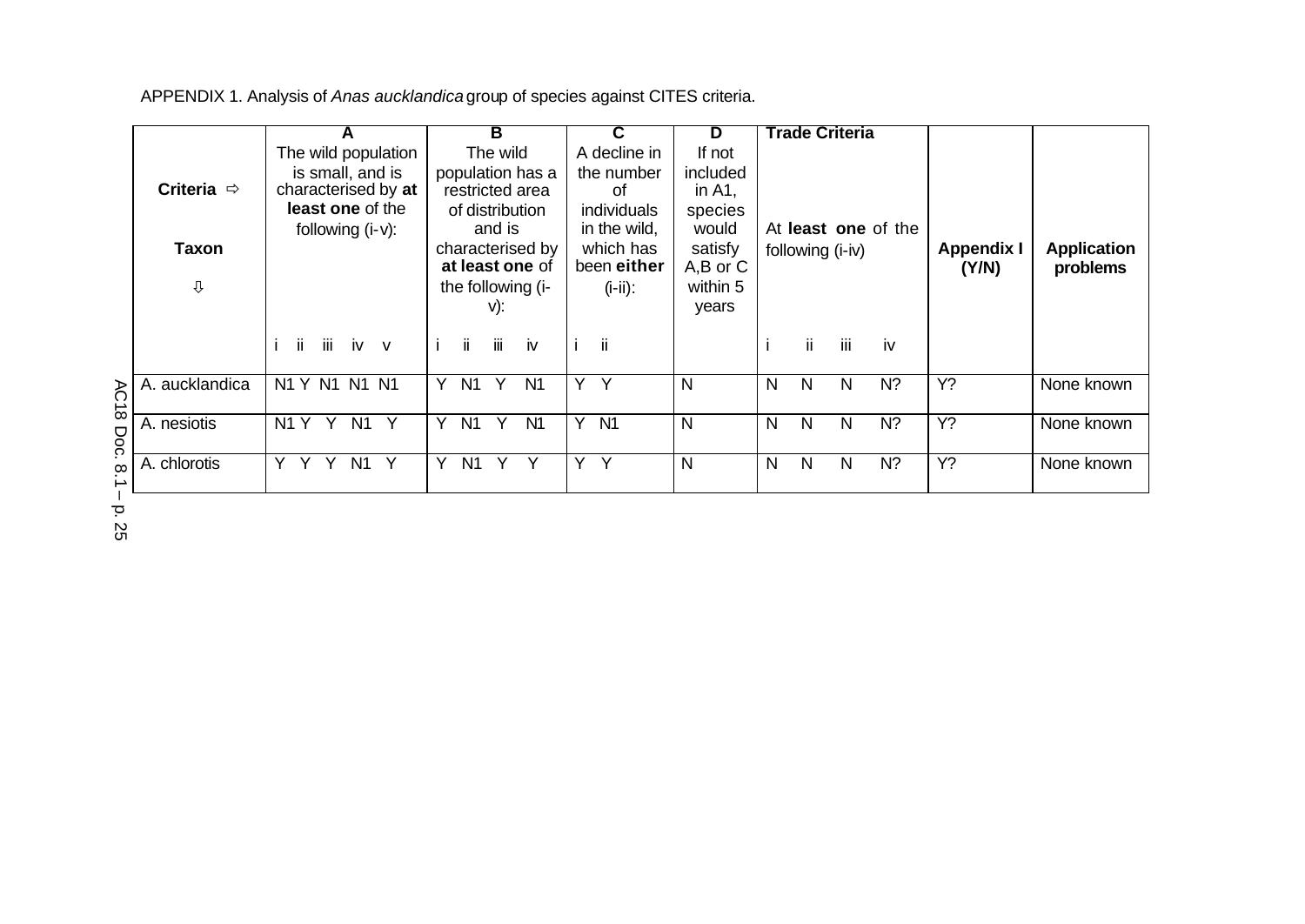AC18 Doc. 8.1 – p. 26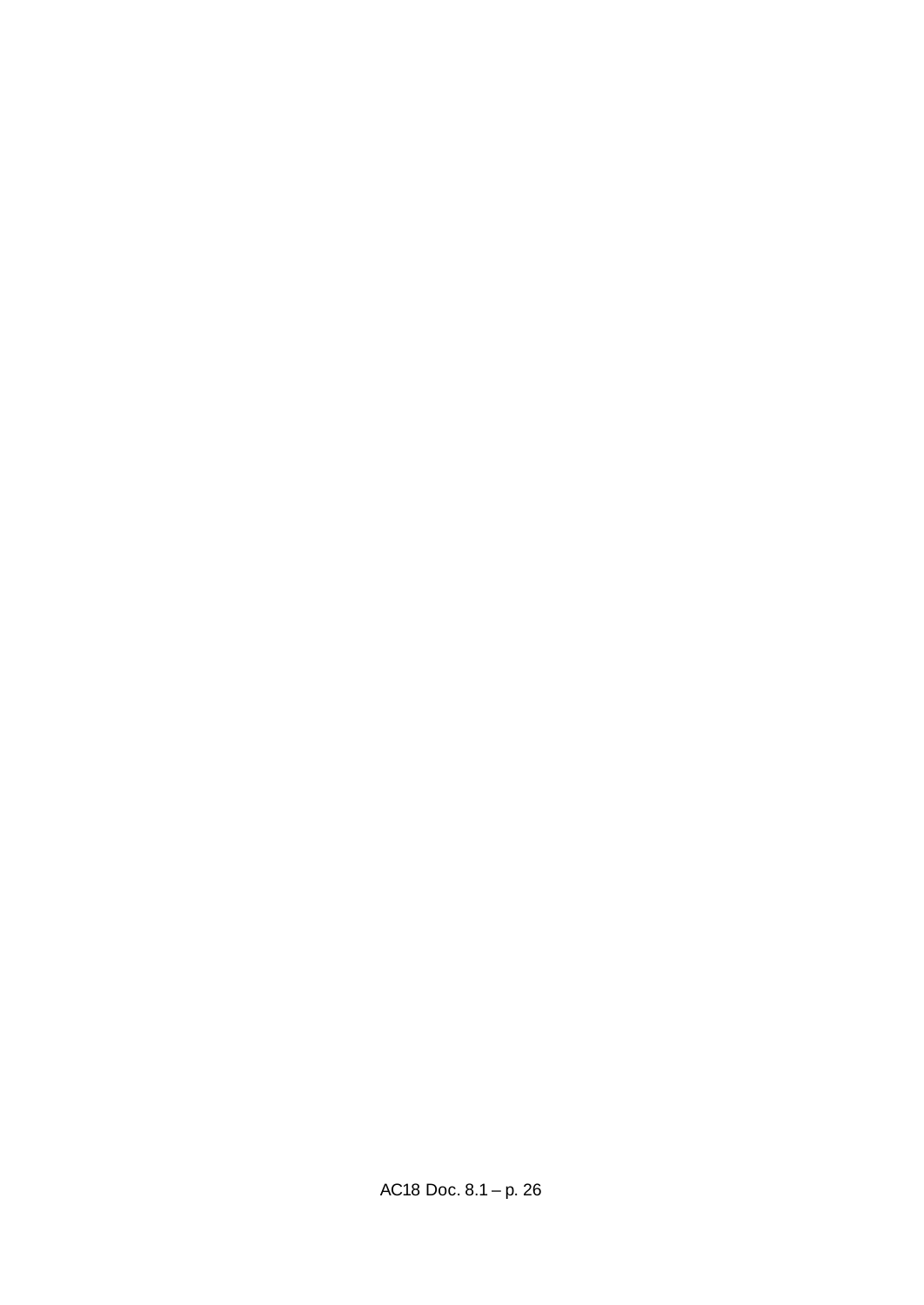#### AC18 Doc. 8.1 Annex 3

#### *Cnemidophorus hyperythrus* (Orange-throated whiptail lizard) Periodic review of animal taxa in the Appendices Prepared by: United States of America with input from Mexico

Taxon: *Cnemidophorus hyperythrus*

Kingdom: Animalia

Phylum:Cordata

Class: Reptilia

Order: Squamata

Family: Teiidae

Genus: *Cnemidophorus* (Wagler 1830)

Species: *hyperythrus* (Cope 1863)

Subspecies:Cape orange-throated whiptail lizard, *C. h. hyperythrus* (Cope 1863)

Belding orange-throated whiptail lizard, *C. h. beldingi* (Stejneger 1895)

Monserrate Island orange-throated whiptail lizard, *C. h. pictus* (Van Derburgh and Slevini 1921)

Common Name:

| English: | orange-throated whiptail lizard, orange-throated racerunner |
|----------|-------------------------------------------------------------|
| Spanish: | corredor gorguinaranja, huico garganta anaranjada           |
| French:  | coureur à gorge orange                                      |

#### LISTING STATUS UNDER CITES

*Cnemidophorus hyperythrus* was listed in CITES Appendix II when CITES went into effect on July 1, 1975. As such, there is little information available on the original rationale for listing.

### SPECIES DISTRIBUTION

The orange-throated whiptail lizard is limited to southwestern California, United States of America (U.S.A.) and the peninsula of Baja California, Mexico, including seven islands in the Gulf of California (Carmen, Espíritu Santo, Monserrate, Partida Coronados, San Francisco, San José, and San Carlos) and two islands (Magdalena and Santa Margarita) in the Pacific Ocean off the coast of Baja California, Mexico (Thompson et al. 1998). There are three subspecies of *Cnemidophorus hyperythrus*: *C. h. hyperythrus* (Cape orange-throated whiptail lizard), *C. h. beldingi* (Belding orange-throated whiptail), and *C. h. pictus* (Monserrate Island orange-throated whiptail lizard) (Wright and Vitt 1993, Thompson et al. 1998). *Cnemidophorus h. hyperythrus* occurs in the State of Baja California del Sur, Mexico. *Cnemidophorus h. beldingi* is found in the foothills and mountains of Los Angeles, San Bernardino, Orange, Riverside, and San Diego Counties, State of California, U.S.A.; and the State of Baja California del Norte, Mexico. *Cnemidophorus h. pictus* is restricted to the Island of Monserrate, State of Baja California del Sur, Mexico.

#### NATURAL HISTORY

The orange-throated whiptail lizard generally occupies open, xeric habitats with sandy or gravelly soils (Thompson et al. 1998). *Cnemidophorus h. beldingi* reaches sexual maturity in the spring following hatching the previous summer (Bostic 1964, 1966). Females two years of age or older deposit two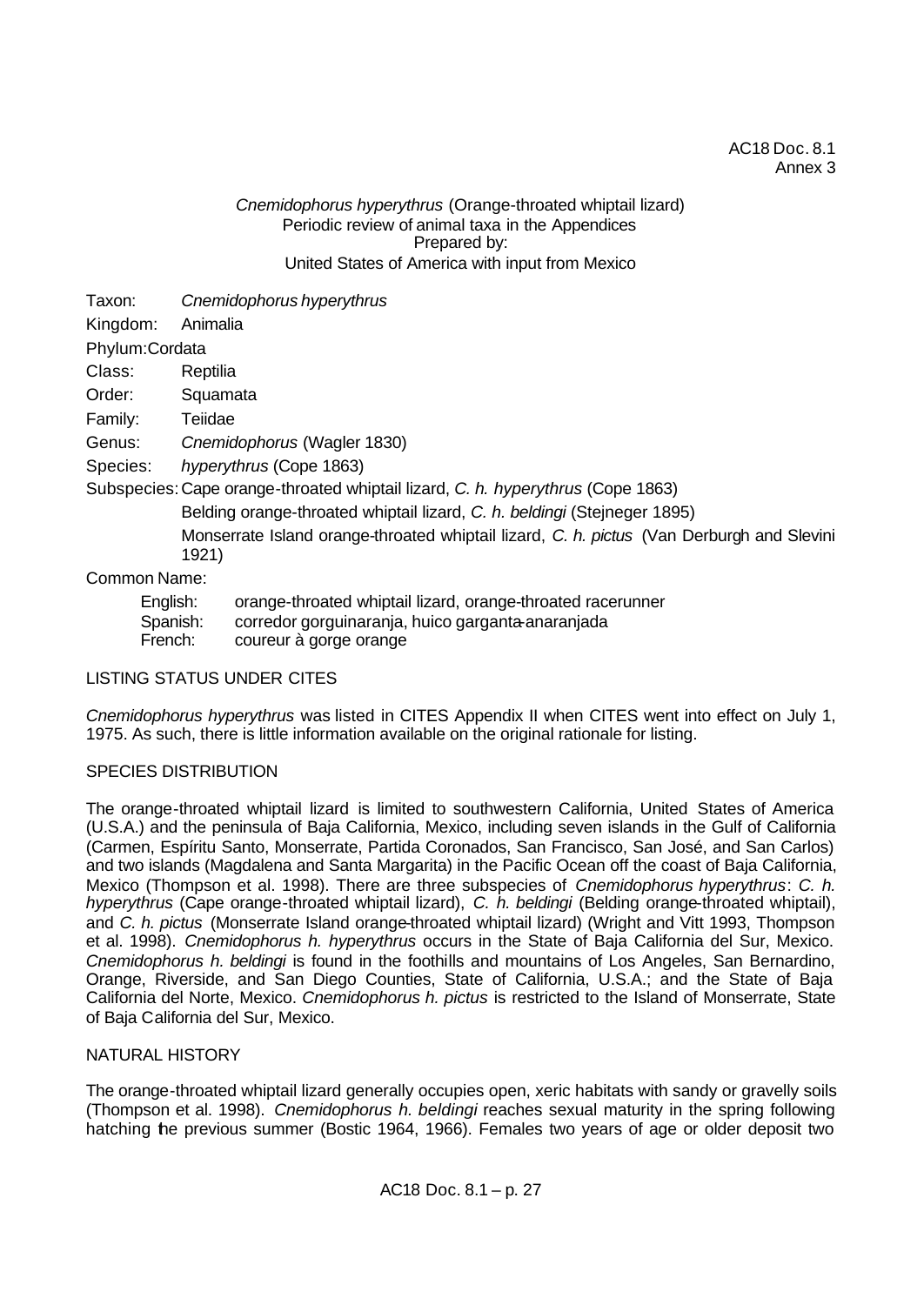clutches of eggs per year. The mean clutch size is only 2.3 eggs with a maximum of 3 eggs. Juvenile survival and recruitment rates have not been studied. Bostic (1964) and Stebbins (1972) observed that the distribution of *C. h. beldingi* correlated with the distribution of the western subterranean termite *Reticulitermes hesperus* which is restricted to the lower coastal slopes.

#### POPULATION SIZE AND TRENDS

The current population status of *C. hyperythrus* in California is unknown. However, in 1980, McGurty described the status of this subspecies in San Diego County as "seriously depleted."

In Mexico, surveys of *C. hyperythrus* have been conducted for three years on the islands of Carmen, Coronados, and Monserrate in the Gulf of California. The species is considered to be abundant on these three islands and populations have remained stable. Population surveys for populations in other islands or the Baja California Peninsula are not available.

#### **THREATS**

In the U.S.A., the primary threat to *C. h. beldingi* is loss of suitable contiguous habitat in southern California, particularly in San Diego County, as a direct result of urban, commercial, and agricultural development. The majority of suitable habitat for *C. h. beldingi* occurs in the chaparral (both open and dense vegetation areas) and coastal sage scrub ecosystems at low elevations. By 1994, an estimated 75% of former *C. h. beldingi* habitat had been destroyed due to development (Jennings and Hayes 1994). The remaining stronghold for this subspecies appears to be the pinyon-juniper habitat type, where *C. h. beldingi* has been found at elevations of approximately 6,000 ft. This subspecies has not been located at higher elevations in mixed conifer forests (McGurty 1980). In addition to habitat destruction, *C. h. beldingi* is further threatened by a short season of activity (adults enter into hibernation as early as July) and low reproductive potential.

In Mexico, the species is threatened primarily by habitat destruction (Benítez-Díaz 2001). In addition, populations inhabiting the islands in the Gulf of California and the Pacific Ocean are threatened by exotic species, primarily predators.

#### LEGISLATION

*Cnemidophorus hyperythrus* is listed as "Protected" by the State of California; permits to collect and/or possess these species are only granted for scientific purposes. Additionally, the sale of all native species in California is prohibited and permits for the sale of native reptiles by biological supply house*s* to scientific and educational institutions must be permitted by the California Department of Fish and Game. However, species designated as "Protected" do not receive the habitat protection afforded to state-listed "Endangered" and "Threatened" species, including the requirement to determine the impacts from projects on the habitats of these species and the determination of mitigation measures prior to project implementation.

In Mexico, the species is listed as "Threatened" and "Rare" (Benítez-Díaz 2001). Although there are no protected areas for this species in the Baja California Peninsula, many island populations are found within protected nature reserves.

Because of its listing in Appendix II of CITES, the orange-throated whiptail lizard is included in Annex B of Regulation EC 2724/2000.

#### **TRADE**

Documented international trade in *C. hyperythrus* has included the import of 37 live specimens by the United States from Mexico in 1980; import of 112 live specimens to the United States from Mexico in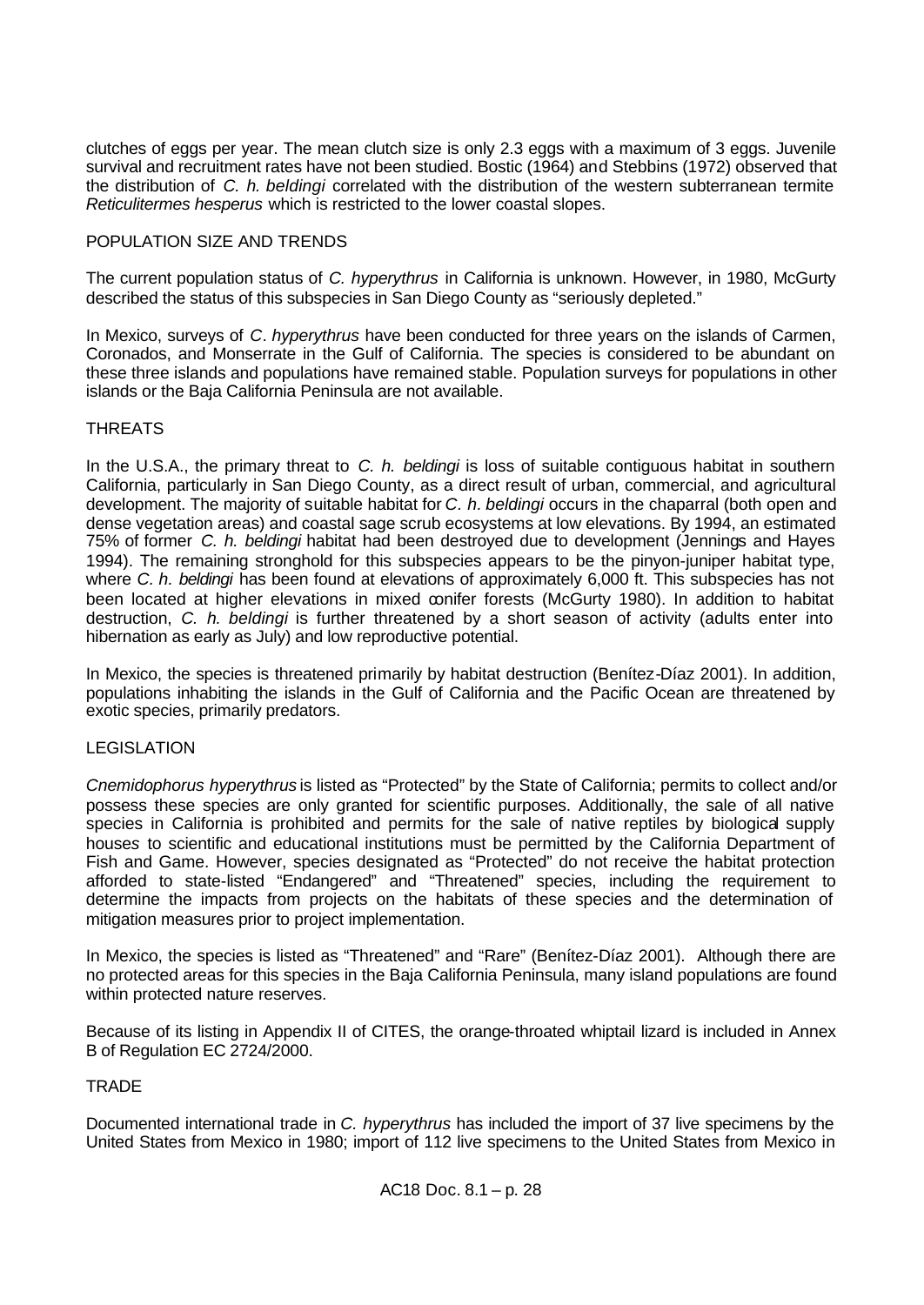1985; import of 7 museum specimens to the United States from Mexico in 1996; export of 25 live specimens by the United States to Japan in 1996; export of 11 scientific specimens by Mexico to the United States in 1996; and export of 96 live specimens by the United States to Hong Kong in 1997 (World Conservation Monitoring Centre 2001). Neither domestic nor international trade appear to constitute a threat for populations of the species in Mexico (Mellink 1995).

Table 1. Number of Specimens of *Cnemidophorus hyperythrus* in international trade between 1980 and 2000.

| Year  | No. of Specimens Exported | No. of Specimens Imported |
|-------|---------------------------|---------------------------|
| 1980  |                           |                           |
| 1985  |                           | 11 2                      |
| 1996  | 36                        |                           |
| 1997  | 96                        |                           |
| TOTAL | າາ                        | 156                       |

#### PRELIMINARY EVALUATION

Based on the limited reported international trade in this species in the past 20 years and domestic measures for the protection of the species, *C. hyperythrus* appears to qualify for removal from Appendix II of CITES, pursuant to Resolution Conf. 9.24 (see attached table).

#### **REFERENCES**

- Benítez-Díaz, H. 2001. *In litt*. to the Division of Scientific Authority, U.S. Fish and Wildlife Service. 6 November 2001.
- Bostic, D. L. 1964. The ecology and behavior of whiptail, *Cnemidophorus hyperythrus beldingi* Cope (Sauria: Teiidae). Master's Thesis, San Diego State University.
- Bostic, D. L. 1966. A preliminary report of reproduction in the teiid lizard, *Cnemidophorus hyperythrus beldingi*. Herpetologica, 22:81-90.
- Grismer, L. L. 1993. The insular herpetofauna of the Pacific Coast of Baja California, Mexico. Herpetological Natural History, 1:1-10.
- Jennings, M. R., and M. P. Hayes. 1994. Amphibian and reptile species of special concern in California. California Department of Fish and Game Final Report. Contract No. 8023. 255 pp.
- McGurty, B. M. 1980. Preliminary review of the status of the San Diego horned lizard, *Phrynosoma* coronatum *blainvellei* and the orange-throated whiptail, *Cnemidophorus hyperythrus beldingi*. Inland Fisheries Endangered Species Program Special Publication, California Department of Fish and Game.
- McGurty, B. M. 1981. Status survey report on the orange-throated whiptail lizard, *Cnemidophorus hyperythrus beldingi* occurring on Camp Pendleton U.S. Marine Corps Naval Air Station, Fallbrook Annex U.S. Naval Weapons Station during the survey period August to November 1981. Endangered Species Office, U.S. Fish and Wildlife Service.
- Mellink, E. 1995. The potential effect of commercialization of reptiles from Mexico's Baja California Peninsula and its associated islands. Herpetological Natural History, 3:95-99.
- Stebbins, R.C. 1972. Amphibians and reptiles of California. University of California Press, Berkeley, California, USA.
- Thompson, J. S., B. I. Crother, and A. H. Price. 1998. *Cnemidophorus hyperythrus*. Catalogue of American Amphibians and Reptiles, 655:1-6. Society for the Study of Amphibians and Reptiles.
- Wright, J. W., and L. J. Vitt. 1993. Biology of whiptail lizards (Genus *Cnemidophorus*). Oklahoma Museum of Natural History, Norman, Oklahoma, USA.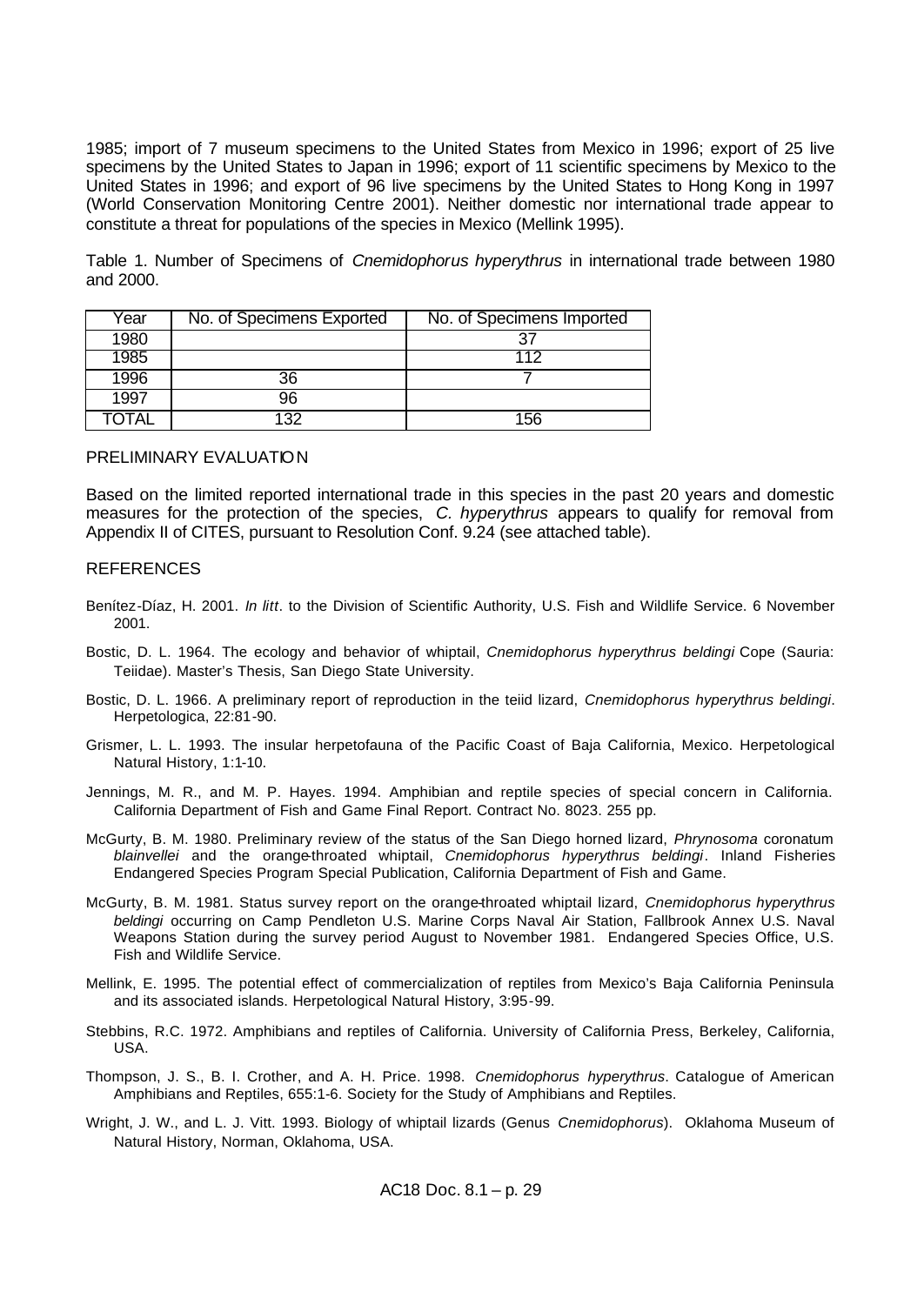#### **Draft guidelines for the periodic review of animal taxa in the CITES Appendices [Resolution Conf. 9.1 (Rev.)]**

The periodic review of the Appendices is designed to review listings that may no longer be appropriate, utilizing the listing criteria adopted at the Ninth Meeting of the Conference of the Parties (Resolution Conf. 9.24). At the 15<sup>th</sup> meeting of the Animals Committee, AC15 (Madagascar; July 1999) and AC16 (United States; December 2000), 33 taxa were selected for review (31 and 2, respectively). As of August 2001, only 12 species reviews had been submitted to the Chair of the Animals Committee. At AC16 and again at AC17 (Vietnam; August 2001), the Working Group on Review of the Appendices discussed various ways for the review process to be facilitated. At AC17, Dr. Javier Alvarez (from the Scientific Authority of the United States of America), volunteered to draft guidelines for conducting future reviews based on the discussions of the Working Group on Review of the Appendices at AC16 and AC17. The draft guidelines are provided in this document.

#### Objective of the periodic review process

The objective of the periodic review process is to determine if species that were listed prior to adoption of Resolution Conf. 9.24 are in the correct Appendix, or if a proposal to transfer the species within or off the Appendices should be recommended.

If the reviewing Party or Regional Representative obtains information identifying previously unknown or new threats to a species (i.e., illegal trade, sharp population declines, etc.), that goes beyond the issue of whether or not the species is listed in the correct Appendix, it is recommended that such information be submitted to the Animals Committee, the Secretariat, or the Standing Committee, as appropriate, for their consideration.

#### Identification of species for review

The Working Group on Review of the Appendices recommends the following criteria for the selection of species to be subject to review.

- 1) The following species should not be included in reviews:
	- i) "High visibility" species (e.g., elephants, whales, sea turtles).
	- ii) Species that have already been evaluated for listing pursuant to Resolution Conf. 9.24 (i.e., species for which proposals to amend the Appendices have been considered at COP10 and COP11, or will be considered at COP12).
	- iii) Species that have been or are currently subject to the Significant Trade Review process (Resolution Conf. 8.9 (Rev.)).
- 2) The following species should be included in reviews:
	- i) Higher priority should be given to species that were listed early in the Convention's history and higher taxa listings (i.e., genus, family, etc.).
	- ii) For Appendix-II species, priority should be given to species with very little trade. However, the Working Group cautions that little trade does not always mean that trade does not constitute a threat to the species and the current listing is not warranted. Little trade may occur because of a species' small population size, low demand for the species, or a Party's Scientific Authority